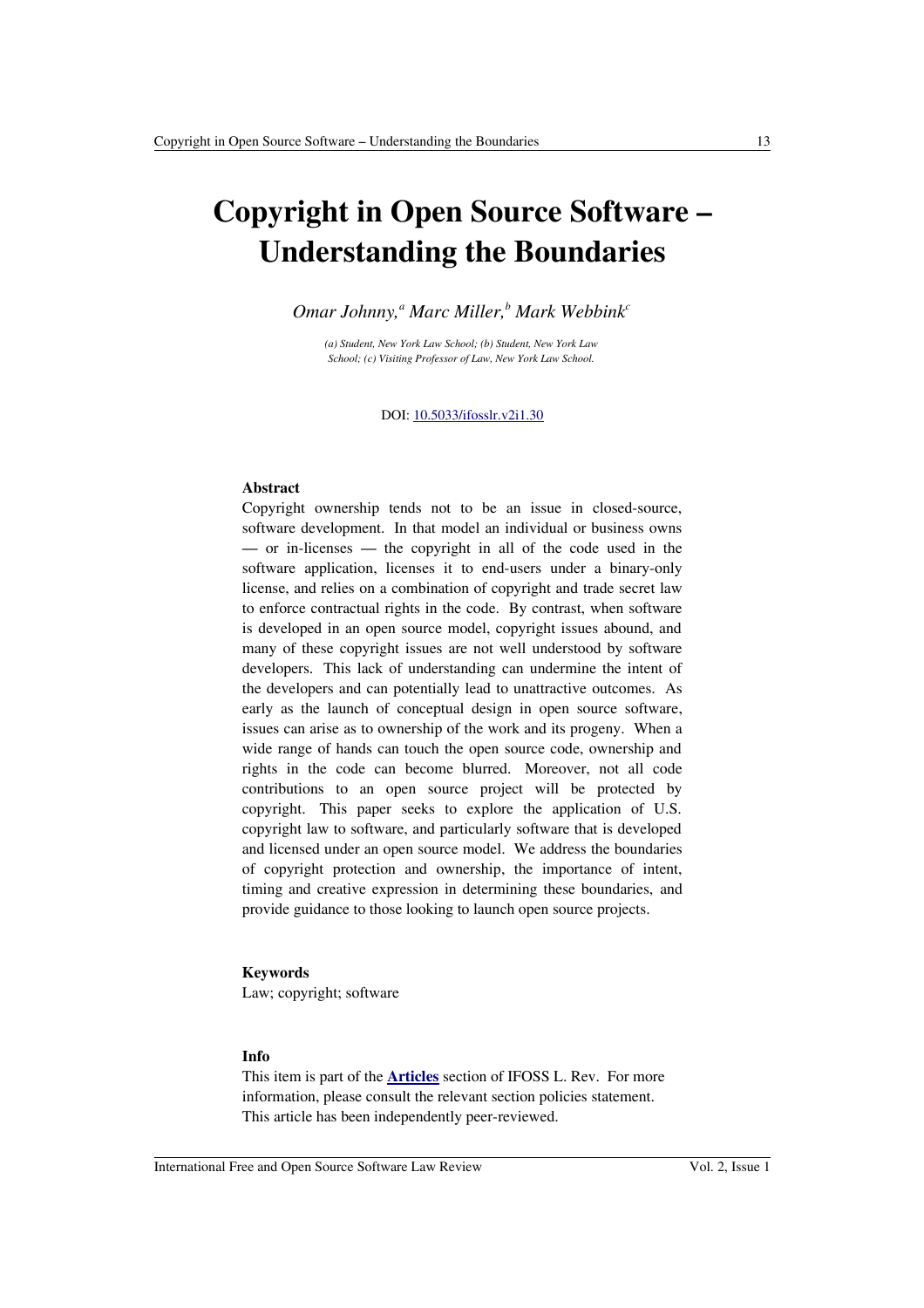# **Software Development and Copyright**

Intent, timing, and creative expression are the three themes that are central to the analysis that will follow. Each is fundamental to the application of U.S. copyright law to the development and ownership of software. Intent refers to the intention of multiple parties as they choose to collaborate and share code. Is it their intent to create a single work or multiple works? Is it their intent to permit reuse of code or place restrictions on such use? Timing addresses the time at which they manifest their intention. Is it before the work commences? Is it after one party has already written some code? Is it after all of the code has been developed? Finally, creative expression goes to the question of whether the code is actually eligible for copyright expression.

Before delving into the issues of intent, timing and creative expression, it will be helpful to understand and appreciate a wide range of development scenarios that can arise in open source development. Every day new open source projects arise, and every day the developer or developers in such projects must make decisions as to who will own the copyright in the code, who will decide how it is to be licensed, what licensing scheme will be used, and, rarely addressed, the limits of those copyright claims and license rights. Following are some of the more typical development scenarios that can be observed in open source software development. In these scenarios, a reference to a sole developer can mean either an individual or a single business entity, for example, a corporation.

# **Software Development Scenarios**

### **The Sole Developer**

This is probably the easiest scenario to understand since it consists of a sole developer who independently works on developing software. Assuming the developer writes all of his/her own code, this individual is the owner of the original work and is still capable of producing or authorizing a derivative work of that original. As we will see, even where the sole developer utilizes pre-existing code the developer will hold rights in that original expression contributed by the sole developer to modify the pre-existing work and to the ultimate product consisting of the combination of pre-existing works and her separate contributions. The rights she elects to share with others in her copyright in this code arise at the sole discretion of this individual developer. Intent and timing play no role as there is only one party involved. Only creative expression remains a factor in determining to what the sole developer has an interest. Where the sole developer is an individual this scenario is most frequently seen at the module level rather than in full blown applications. Examples where the developers were business entities can possibly be seen in the original development work of entities like  $MySQL<sup>1</sup>$  $MySQL<sup>1</sup>$  $MySQL<sup>1</sup>$  and JBoss<sup>[2](#page-1-1)</sup> where employees of the entity did all of the original development work.

International Free and Open Source Software Law Review Vol. 2, Issue 1

<span id="page-1-0"></span><sup>1</sup> "MySQL was originally founded and developed in Sweden by two Swedes and a Finn: David Axmark, Allan Larsson and Michael "Monty" Widenius, who had worked together since the 1980's." <http://www.mysql.com/about/>Last visited March 29, 2010.

<span id="page-1-1"></span><sup>2</sup> "Marc Fleury started the JBoss project in 1999 in order to advance his middleware research interests." [http://en.wikipedia.org/wiki/JBoss\\_%28company%29](http://en.wikipedia.org/wiki/JBoss_(company)) Last visited March 29, 2010.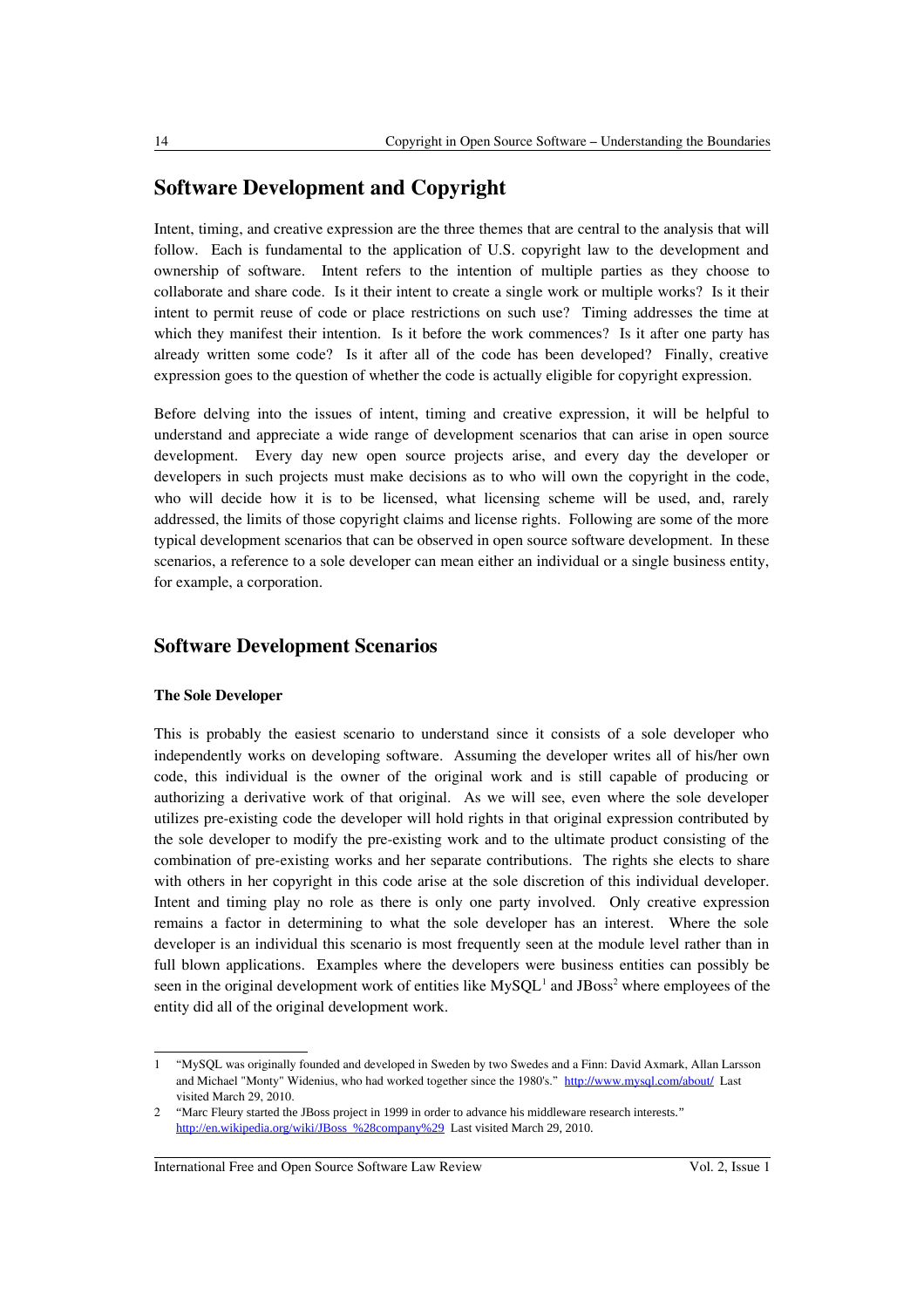# **Sole Initial Developer with Others Contributing Code After Initial Development**

In this scenario an original developer develops the original code and, as in the first scenario, holds all rights in the code, including the right to determine the licensing of the code. However, after the code is released to the public, the original developer invites others to make contributions to the code. In this instance the intent of the original developer in opening the development process is frequently manifested in the open source license that original developer has used to make the code available. But what if the original developer wants to retain a unified copyright in the entire code base, including the code developed by others? This is the situation faced later by companies such as MySQL and JBoss. It can also be seen in the Netscape/Mozilla development where Netscape developed its browser as a traditional, proprietary software application but later opened the development process to others and permitted them to contribute code  $-$  Mozilla.<sup>[3](#page-2-0)</sup>

# **One or More Developers Agreeing to Develop Jointly in Advance of Development Work**

This scenario is most descriptive of the jointly planned open source project. Here the independent developers see a need and come together to develop a strategy around the need. Perhaps they have developed a standard and need to develop a reference implementation of that standard. In any case, prior to the commencement of the work the parties agree that they intend to create a single work to which they will all contribute, and it is their intent that all contributing parties will have a right to exploit the work. It is also possible that they will form a new entity to be the home for the work. In either of these approaches, the intent and timing of the various parties at the time the work commences becomes important to determining the interests in the code, with creative expression remaining a limiting factor in determining rights in the code.

# **Joint Developers Who Invite Others to Join After Initial Development Work**

In this scenario multiple independent developers agree to jointly develop the code as in the scenario above. However, in this instance they invite a new developer to the project after initial development work has been complete. Both the initial developer(s) and the subsequent joining developer intend to create a single, unified work. While the intent is the same as in the previous scenario, the timing of that intent differs. Creative expression remains a limiting factor in determining rights in the code.

# **One or More Developers Agreeing to Develop Jointly After Initial Development by Each**

Multiple independent developers work independently on distinct software modules. After the initial development work is done by each developer, they see the benefit of combining their individual works into a single software application. All parties agree that they intend to create a single, unified work, but that intent is not expressed at the outset of the individual works, only after the works have been created. Thus, timing of the intent becomes a factor along with the

<span id="page-2-0"></span><sup>3</sup> January 1998 was also the month that Netscape started the open source Mozilla project. Netscape publicly released the source code of Netscape Communicator 4.0 in the hopes that it would become a popular open source project. It placed this code under the Netscape Public License, which was similar to the GNU General Public License but allowed Netscape to continue to publish proprietary work containing the publicly released code. <http://en.wikipedia.org/wiki/Netscape>Last visited March 29, 2010.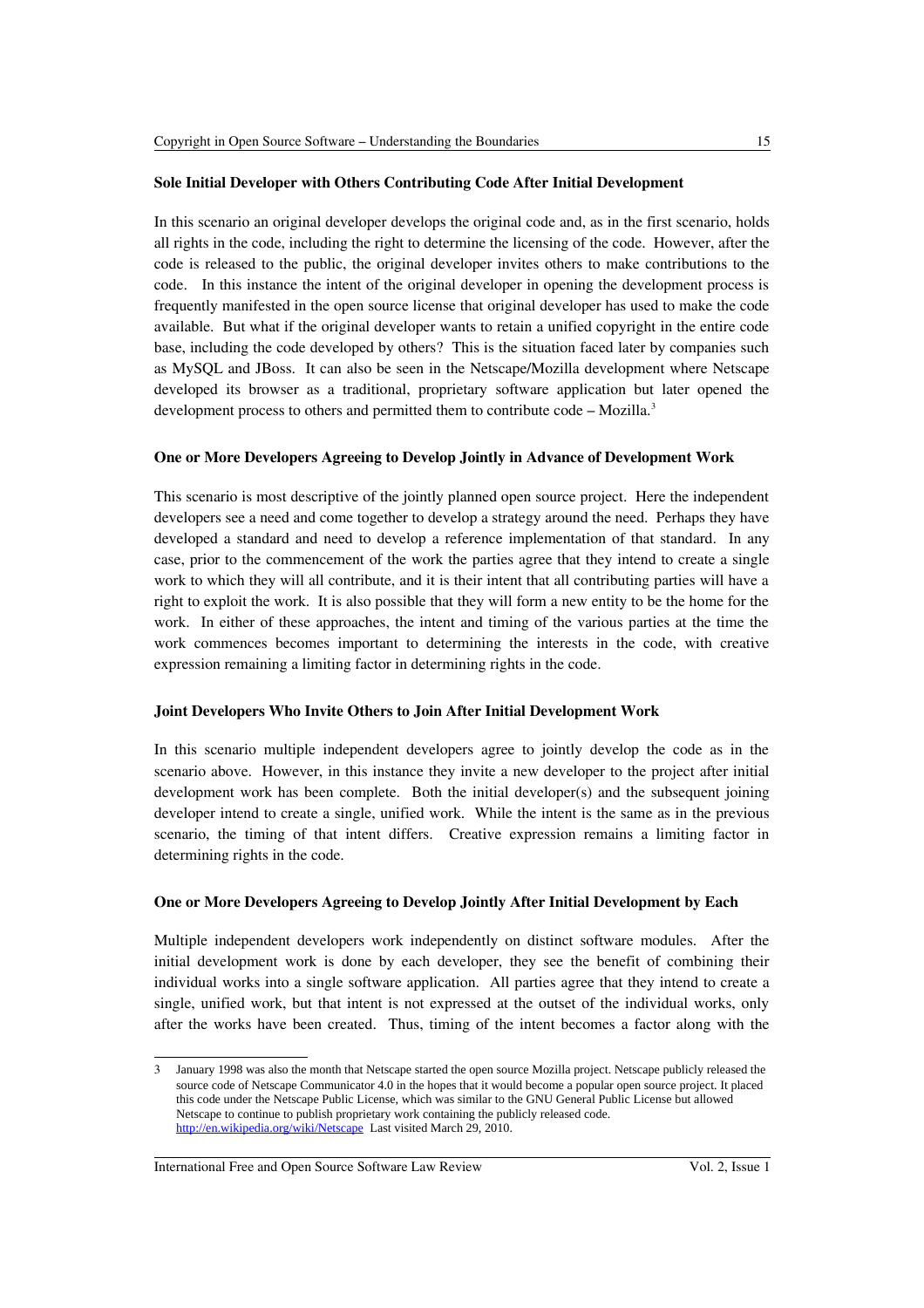creative expression in determining rights in the code.

# **Other Development Activities**

While the scenarios above are intended to describe a variety of discrete projects, activities can occur within those development scenarios that further impact issues of intent, timing and creative expression. Among those are:

- Sequential versus simultaneous or parallel development
- Borrowing code from other projects
- Partial rewrites bug fixes
- Complete rewrites incorporating concepts from earlier code

The scenarios and activities described above may not describe every possible permutation of open source software development activity, but they should be sufficient to impart the importance of intent, timing and creative expression in developing open source software. Before turning to why the factors of intent, timing and creative expression are so important in this context we first need to have a clear understanding of ownership interests in copyright.

# **Ownership of Copyrights in Software**

Section 102 of the U.S. Copyright Act – the "Act" – provides copyright protection for "original works of authorship fixed in any tangible medium of expression."[4](#page-3-0) Nothing more is required. Thus, whatever ownership interests exist in the copyright commences with the reduction of the expression to some tangible medium, whether paper or an electronic file.

#### *Sole Developer*

Section 201(a) of the Act provides that copyright protection in a work "vests initially in the author or authors of the work."<sup>[5](#page-3-1)</sup> In the case of a sole developer, copyright in the software code will vest with her as the sole owner upon fixation of the code in a tangible medium of expression. That is, once she types and saves the code, fixing it in the computer's memory, she is now the proud owner of a brand new copyright in that code that will last the duration of her life, plus an additional 70 years after her death.<sup>[6](#page-3-2)</sup> Nothing more is required of the developer to own the copyright.

# **Works for Hire**

In the case of a developer writing software code within the scope of her employment, the resulting work is known as a "work made for hire." With a work made for hire, "the employer or other person for whom the work was prepared is considered the author for purposes of [the Act]," and

<span id="page-3-0"></span><sup>4</sup> 17 U.S.C. § 102(a).

<span id="page-3-1"></span><sup>5</sup> 17 U.S.C. § 201(a).

<span id="page-3-2"></span><sup>6</sup> 17 U.S.C. § 302(a).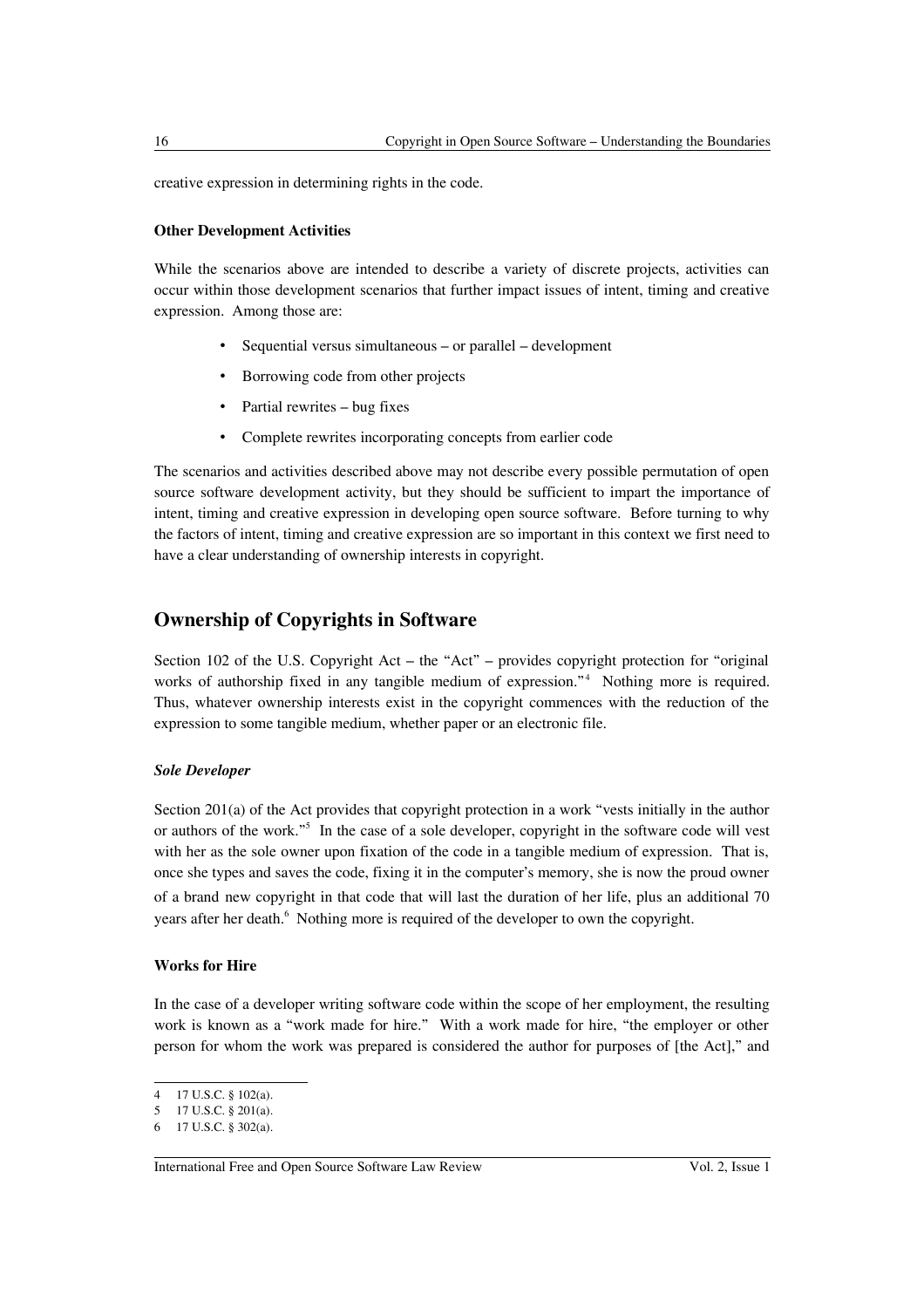the owner of the copyright in the work.<sup>[7](#page-4-0)</sup> The developer and her employer may agree otherwise, where ownership remains with the developer, through an express agreement in a written instrument signed by both parties.<sup>[8](#page-4-1)</sup> The intention of the developer and her employer, expressed before the code is written, will dictate who owns the copyright in the resulting work.

The result changes where the software developer is not an employee. Software is not a form of copyrightable material that statutorily falls under the list of special order or commissioned works within the scope of works made for hire unless it constitutes a commissioned contribution to a collective work.<sup>[9](#page-4-2)</sup> Thus, the transfer of ownership of software produced outside of the scope of employment must be supported by express contractual language in writing.<sup>[10](#page-4-3)</sup>

# **Joint Ownership**

Section 201(a) of the Act further provides that "[t]he authors of a joint work are co-owners of copyright in the work."[11](#page-4-4) Joint authorship in a work arises when "a work is prepared by two or more authors *with the intention that their contribution be merged into inseparable and interdependent parts of a unitary whole [emphasis added]*."<sup>[12](#page-4-5)</sup> The hallmark of joint authorship is the authors' "joint laboring in furtherance of a preconcerted common design."<sup>[13](#page-4-6)</sup> That is, each contributor must intend for their contributions to be merged, however, the contributors are not necessarily required to "work in physical propinquity, or in concert, nor that the respective contributions made by each joint author must be equal in quantity or quality."<sup>[14](#page-4-7)</sup> Furthermore, it is not necessary that the contributors expressly agree, in writing, to create a joint work.<sup>[15](#page-4-8)</sup>

The touchstone of joint authorship is the intention of the joint authors that their contributions be merged at, or before, the moment in time when the contribution of each joint author is created.<sup>[16](#page-4-9)</sup> That is, two developers, who intend that the code they contribute to a project be merged into inseparable and interdependent parts of a unitary whole must express that intent before development commences, and each will own an equal and "undivided ownership in the entire work."<sup>[17](#page-4-10)</sup>

So long as the intent to create a joint work exists prior to the commencement of work, it is even possible for joint authorship to occur "even though the joint authors do not work together in their common design, do not make their respective contributions during the same period, and indeed even if they are complete strangers to each other."<sup>[18](#page-4-11)</sup> This situation is common among developers working independently in developing software modules that are to be included in a unified opensource project. The intent and timing of these developers will dictate who owns the copyright in

<span id="page-4-0"></span><sup>7</sup> 17 U.S.C. § 201(b).

<span id="page-4-1"></span><sup>8</sup> *Id*.

<span id="page-4-2"></span><sup>9</sup> 17 U.S.C. § 101.

<span id="page-4-3"></span><sup>10</sup> 17 U.S.C. § 204.

<span id="page-4-4"></span><sup>11</sup> 17 U.S.C. § 201(a).

<span id="page-4-5"></span><sup>12</sup> *See,* 17 U.S.C. § 101.

<span id="page-4-6"></span><sup>13</sup> 1-6 MELVILLE B. NIMMER, NIMMER ON COPYRIGHT § 6.03.

<span id="page-4-7"></span><sup>14</sup> *Id*.

<span id="page-4-8"></span><sup>15</sup> *See, Id*.

<span id="page-4-9"></span><sup>16</sup> 1-6 NIMMER §§ 6.02, 6.03.

<span id="page-4-10"></span><sup>17</sup> *Id*.

<span id="page-4-11"></span><sup>18</sup> 1-6 NIMMER § 6.03.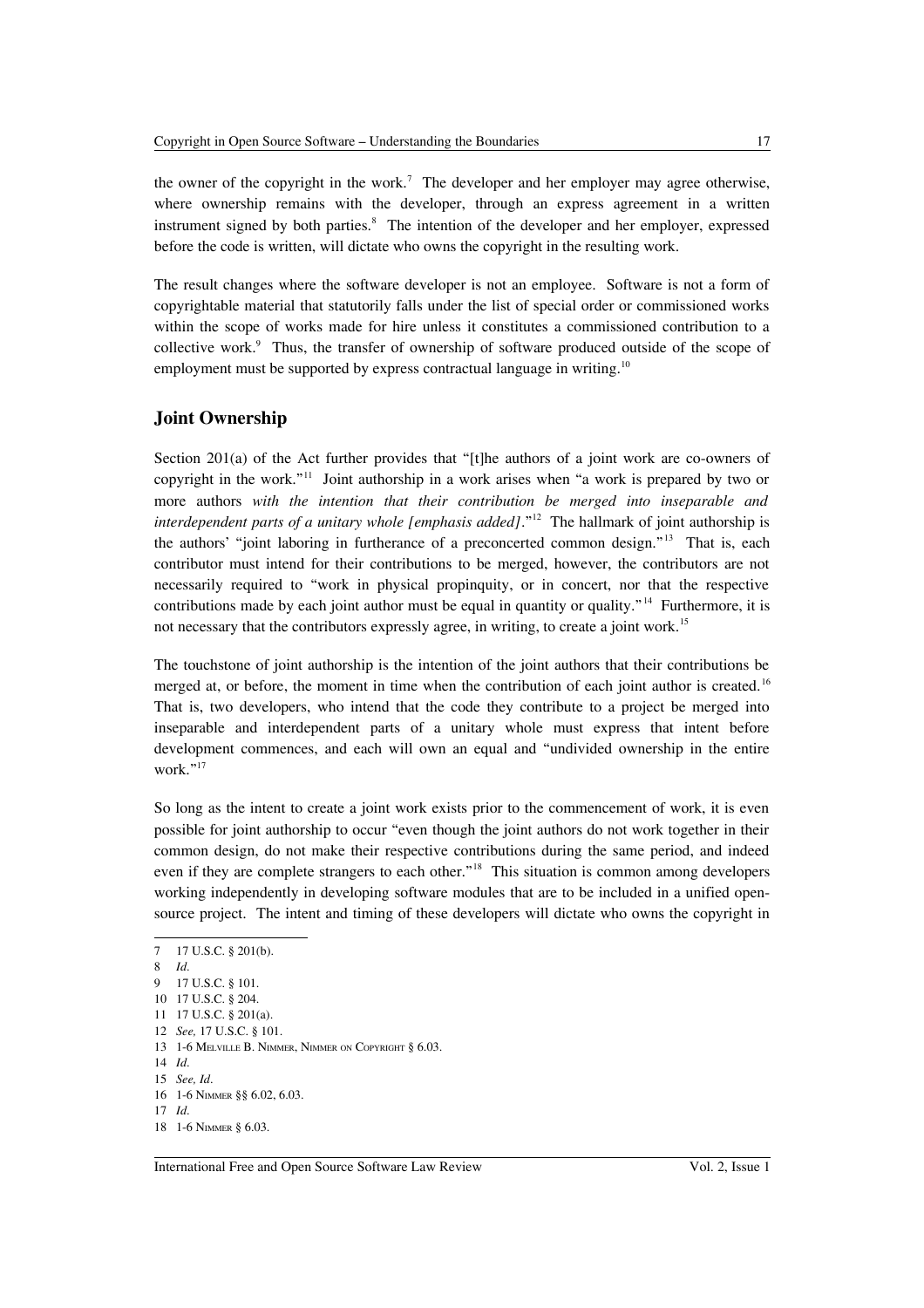the resulting work.

The joint authors are the co-owners of a single copyright in the joint work.<sup>[19](#page-5-0)</sup> However, joint authorship is not the only means by which joint ownership of a work may arise.

> *A joint work will result under any one of the following circumstances: (1) if the work is a product of joint authorship; (2) if the author or copyright proprietor transfers such copyright to more than one person; (3) if the author or copyright proprietor transfers an undivided interest in such copyright to one or more persons, reserving to himself an undivided interest; (4) if upon the death of the author or copyright proprietor, such copyright passes by will or intestacy to more than one person; (5) if the renewal rights under the Copyright Act or the terminated rights under the termination of transfers provisions, vest in a class consisting of more than one person; (6) if the work is subject to state community property laws.[20](#page-5-1)*

Each co-owner of a joint work "obtains an undivided ownership in the whole of the joint work, including any portion thereof."<sup>[21](#page-5-2)</sup> In other words, each co-owner may use or license the work, without the consent of other co-owners, in any way she may wish.<sup>[22](#page-5-3)</sup> Co-owners of a copyright do, however, owe to each other a duty to account for any income derived from their use or license of the work.<sup>[23](#page-5-4)</sup>

### **The Derivative Work**

The Act also protects derivative works and compilations.<sup>[24](#page-5-5)</sup> A derivative work is a work based in whole, or in substantial part, upon a pre-existing work, and recasts, transforms, or adapts the underlying work in some way.<sup>[25](#page-5-6)</sup> For copyright protection to extend to a derivative work, "the additional matter injected in a prior work, or the manner of rearranging or otherwise transforming a prior work, must constitute more than a minimal contribution."[26](#page-5-7) Since most new works are influenced, in some way, by a pre-existing work, there exists a fine line between a derivative work and an entirely new work.<sup>[27](#page-5-8)</sup> If a developer uses very little of an pre-existing work, taking only code not protected by copyright – like a basic function, or if she uses the pre-existing code in such a way that the resulting program is substantially different from the original, the new creation is

<span id="page-5-0"></span><sup>19</sup> 17 U.S.C. § 201(a).

<span id="page-5-1"></span><sup>20</sup> 1-6 NIMMER § 6.01.

<span id="page-5-2"></span><sup>21</sup> 1-6 NIMMER § 6.06[A].

<span id="page-5-3"></span><sup>22</sup> *Id.*

<span id="page-5-4"></span><sup>23</sup> *Id.*

<span id="page-5-6"></span><span id="page-5-5"></span><sup>24</sup> 17 U.S.C. § 103(a). 25 17 U.S.C. § 101

<span id="page-5-7"></span><sup>26</sup> 1-3 NIMMER § 3.03[A] (citing Feist Publications, Inc. v. Rural Tel. Serv. Co., 499 U.S. 340, 348, 111 S. Ct. 1282, 113 L. Ed. 2d 358 (1991); Siegel v. Time Warner Inc., 496 F. Supp. 2d 1111, 1151 (C.D. Cal. 2007); Sherry Mfg. Co. v. Towel King of Fla., Inc., 753 F.2d 1565 (11th Cir. 1985); Montgomery v. Noga, 168 F.3d 1282, 1290 n.12 (11th Cir. 1999); Moore Pub., Inc. v. Big Sky Mktg., Inc., 756 F. Supp. 1371, 1374, 1378 (D. Idaho 1990)).

<span id="page-5-8"></span><sup>27</sup> Lothar Determan, *Dangerous Liasons – Software Combinations as Derivative Works? Distribution, Installation, and Execution of Linked Programs Under Copyright Law, Commercial Licenses, and the GPL*, 21 BERKELEY TECH. L. J. 1421, 1430 (2006).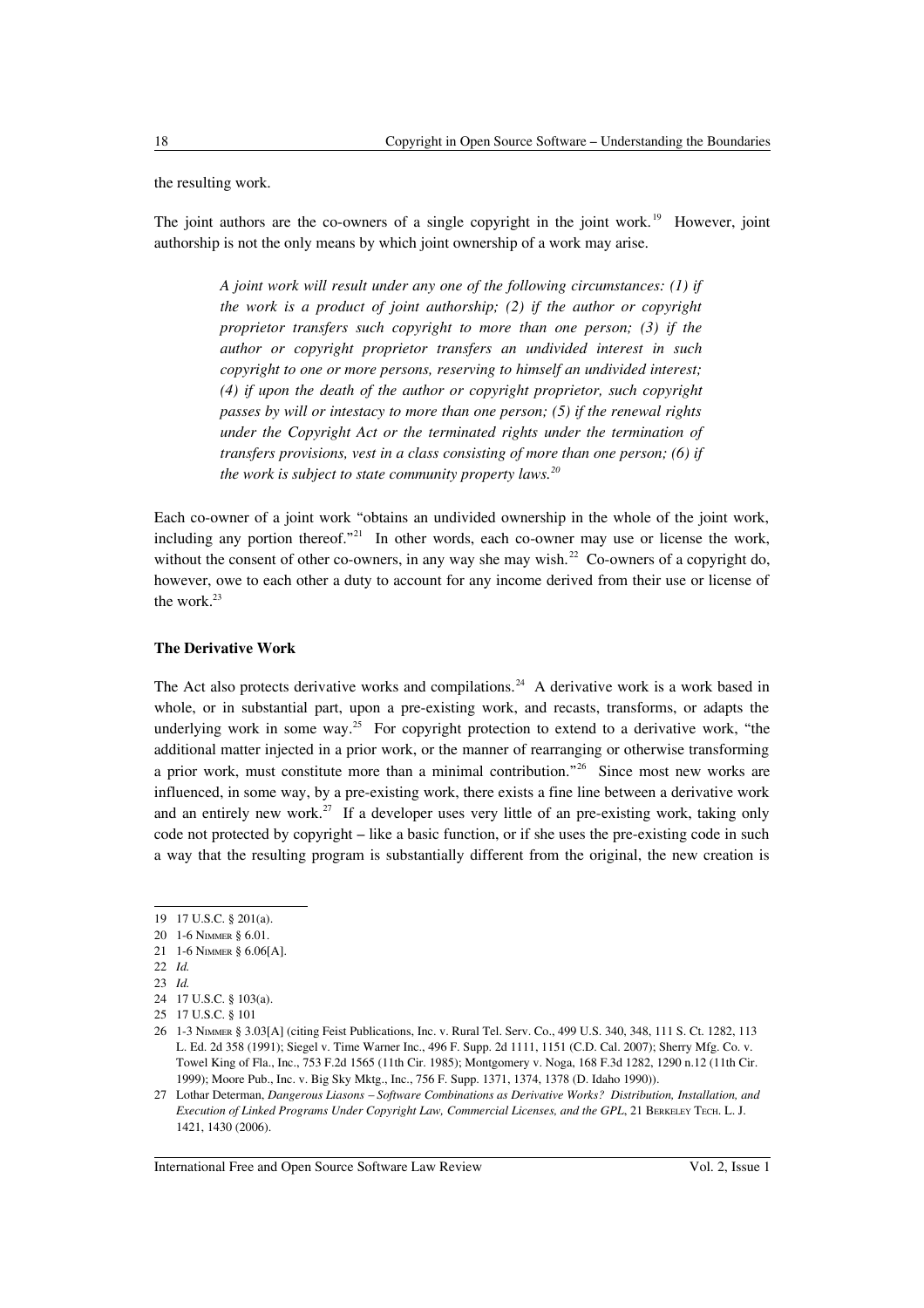simply a new, original work of authorship and not a derivative work.<sup>[28](#page-6-0)</sup>

Ownership of a separate copyright in a derivative work not only requires more than a minimal contribution to the prior work, but also permission from the owner or owners of the copyright in the prior work. Even with such permission, the creator of the derivative work will own the copyright in only that portion of the derivative work he contributed and not in any portion of the pre-existing work upon which the derivative work is based.<sup>[29](#page-6-1)</sup>

# **Compilations and Collective Works**

Finally, the Act protects interests in compilations, including collective works.<sup>[30](#page-6-2)</sup> A compilation is "a work formed by the collection and assembling of preexisting materials or of data that are selected, coordinated, or arranged in such a way that the resulting work as a whole constitutes an original work of authorship."[31](#page-6-3) The preexisting materials or data incorporated in a compilation may or may not, on their own, be capable of being protected by copyright.<sup>[32](#page-6-4)</sup> For example, a program created by stringing together a set of basic functions – which in themselves are not protected by copyright – may receive copyright protection in the selection, coordination, and arrangement of such basic functions.

Those compilations that do, however, incorporate preexisting material or data capable of receiving copyright protection are known as collective works. $33$  The Act defines a collective work as "a work, such as a periodical issue, anthology, or encyclopedia, in which a number of contributions, constituting separate and independent works in themselves, are assembled into a collective whole. $"^{34}$  $"^{34}$  $"^{34}$  For example, a program that includes preexisting modules – which in themselves protected by copyright – may receive copyright protection in the selection, coordination, and arrangement of the modules.

As with derivative works, for copyright protection to extend to a compilation or collective work, "the additional matter injected in a prior work, or the manner of rearranging or otherwise transforming a prior work, must constitute more than a minimal contribution."[35](#page-6-7) In the case of a collective work, the copyright in the prior work and copyright in the collective work as a whole are separate and distinct; the author of the prior work retains copyright ownership in her work, while ownership of the collective work, including contributions made by the author of the collective work, vests in the author of the collective work.<sup>[36](#page-6-8)</sup>

#### **Joint Works vs. Derivative Works vs. Compilations**

<span id="page-6-0"></span>28 *Id.*

<span id="page-6-1"></span><sup>29</sup> 1-6 NIMMER, § 6.05.

<span id="page-6-2"></span><sup>30</sup> 17 U.S.C. § 103(a).

<span id="page-6-3"></span><sup>31</sup> *Id*.

<span id="page-6-4"></span><sup>32</sup> 1-3 NIMMER § 3.02.

<span id="page-6-5"></span><sup>33</sup> *Id.*

<span id="page-6-6"></span><sup>34</sup> 17 U.S.C. § 101.

<span id="page-6-7"></span><sup>35</sup> 1-3 NIMMER § 3.03[A] (citing Feist Publications, Inc. v. Rural Tel. Serv. Co., 499 U.S. 340, 348, 111 S. Ct. 1282, 113 L. Ed. 2d 358 (1991); Siegel v. Time Warner Inc., 496 F. Supp. 2d 1111, 1151 (C.D. Cal. 2007); Sherry Mfg. Co. v. Towel King of Fla., Inc., 753 F.2d 1565 (11th Cir. 1985); Montgomery v. Noga, 168 F.3d 1282, 1290 n.12 (11th Cir. 1999); Moore Pub., Inc. v. Big Sky Mktg., Inc., 756 F. Supp. 1371, 1374, 1378 (D. Idaho 1990)).

<span id="page-6-8"></span><sup>36</sup> 17 U.S.C. § 201(c).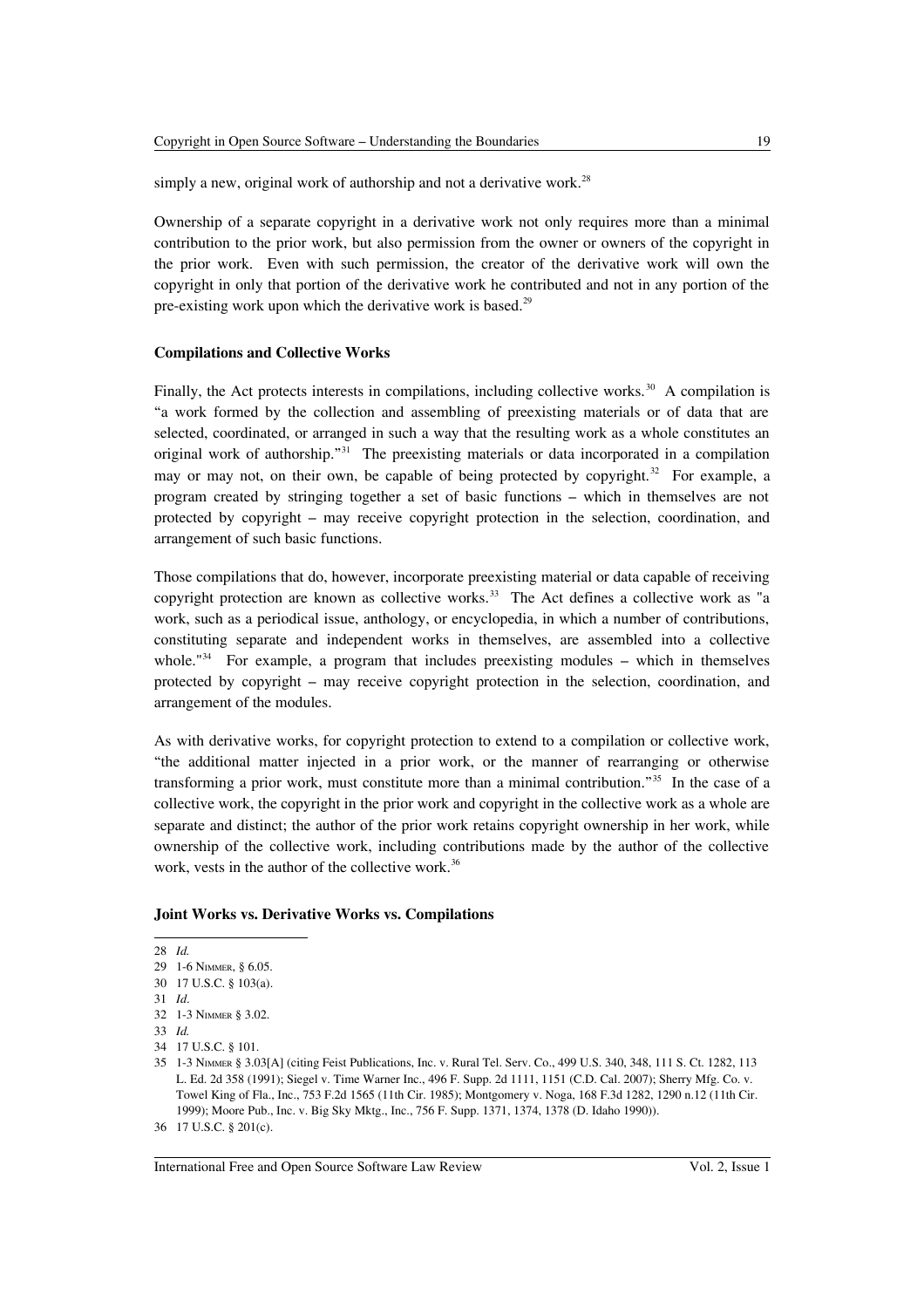Joint works of authorship share similarities with derivative works and compilations and, but for the intention of the authors, could be seen as one and the same.<sup>[37](#page-7-0)</sup> Depending on the intent at the time of creation, one author's recasting, transforming, or adapting of another author's preexisting work may create either a derivative work or a joint work consisting of inseparable parts.<sup>[38](#page-7-1)</sup> Similarly, depending on the intent at the time of creation the assembling of the works of several different authors into a collective whole may create either a compilation or a joint work consisting of interdependent parts.[39](#page-7-2) Which case applies in each instance "lies in the intent of each contributing author at the time his contribution is written."[40](#page-7-3) If, at the time of creation, the author intends his contribution and those contributions of others "be merged into inseparable or interdependent parts of a unitary whole" then such a merger creates a joint work. $4<sup>1</sup>$  On the other hand, if the intention to merge occurs only after creation of the work, then such a merger results in a derivative work or a compilation.<sup>[42](#page-7-5)</sup>

# **Software Development Scenarios – The Ownership Issues**

#### **The Sole Developer**

In the case of a sole developer, copyright ownership in the her work will vest with her as the sole owner. Creative expression here is vital; if the sole developer works independently, writing all of her own code, the resulting program is an original work of authorship all her own. However, if the sole developer bases her program on pre-existing code, as most software developers will inevitably do, then she toes a fine line between original works of authorship and derivative works. If the sole developer uses the pre-existing code protected by copyright<sup>[43](#page-7-6)</sup> in such a way that the program she develops is substantially different from the original program, she will own the copyright in the original work of authorship. However, copyright ownership may vest in the sole developer as the owner of a derivative work if her work is based on a prior protected work in whole, or in substantial part, and she recasts, transforms, or adapts the underlying work in some way that exhibits more than a minimal contribution. It is important to remember that in the case of a derivative work the sole developer must have received permission from the upstream owner of the prior protected work and that ownership of a copyright in the resulting derivative work has no effect upon the copyright ownership of the prior protected work.

Similarly, copyright ownership may vest with the sole developer using a software development kit, with pre-packaged modules, to create her program. If she merely selects, coordinates, organizes, and arranges the pre-existing modules in a particular fashion, the resulting work will receive "thin" copyright protection as a compilation; conversely, if she adapts, transforms, or recasts the preexisting modules in some way that exhibits more than a minimal contribution, the resulting work will receive copyright protection as a derivative work.

<span id="page-7-0"></span><sup>37</sup> 1-6 NIMMER § 6.05.

<span id="page-7-1"></span><sup>38</sup> *Id*.

<span id="page-7-2"></span><sup>39</sup> *Id*.

<span id="page-7-3"></span><sup>40</sup> *Id*.

<span id="page-7-4"></span><sup>41</sup> *Id*.

<span id="page-7-5"></span><sup>42</sup> *Id*.

<span id="page-7-6"></span><sup>43</sup> We refer here to works protected by copyright or "protected works" to emphasise the fact that not all software code will be protected by copyright. Our discussion of code not protected by copyright follows later in the paper.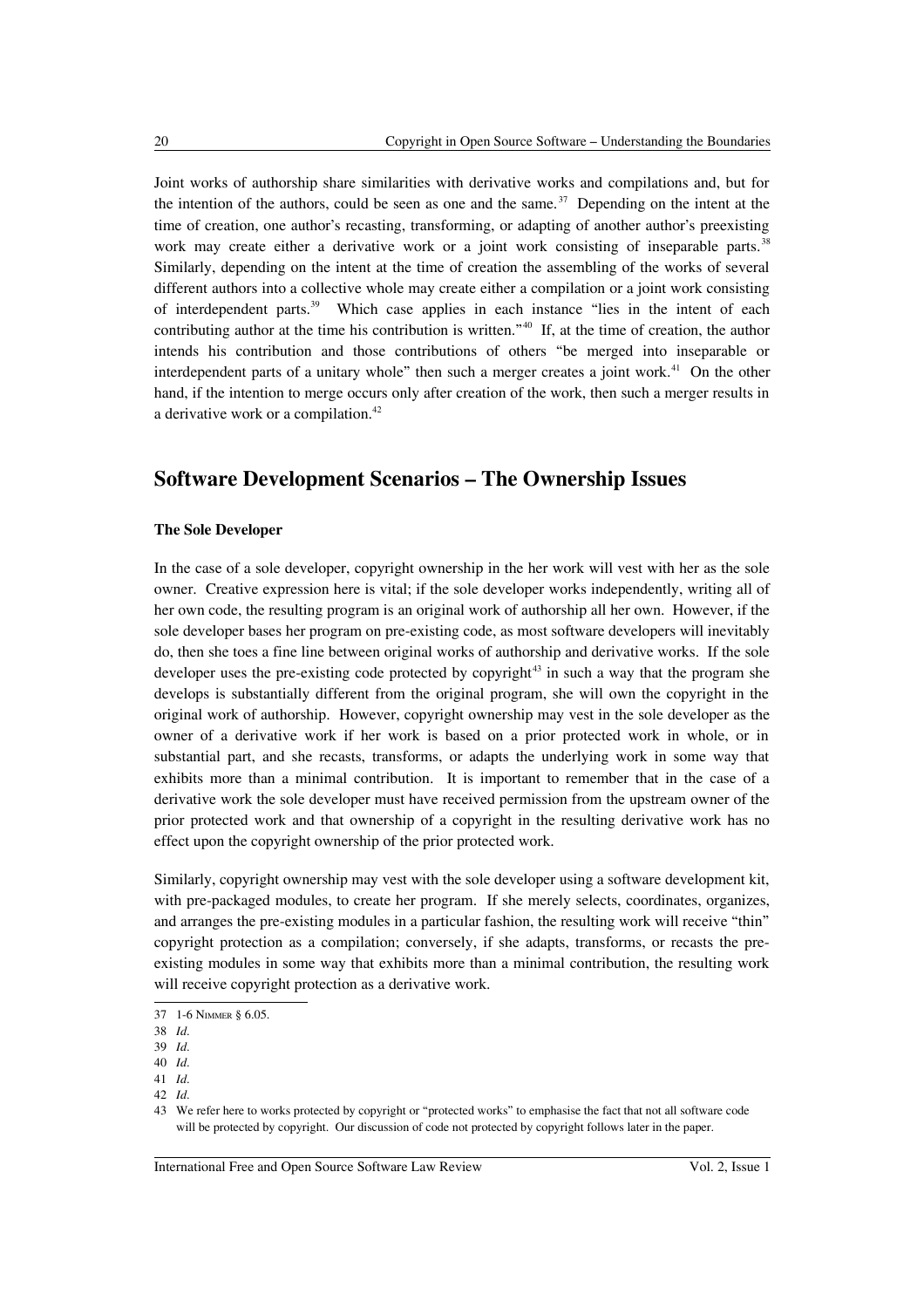# **Sole Initial Developer with Others Contributing Code After Initial Development**

In this scenario, where the sole developer releases her program to the public and invites others to make contributions to the code, the sole developer retains ownership in the original code. The sole developer has the exclusive right to license the use of her work to other contributors. "Under the conventional doctrine of derivative and collective works," the sole developer retains her copyright in the original code, while the downstream contributors may claim exclusive ownership over the copyright in the derivative work, subject to the license to use the underlying work.<sup>[44](#page-8-0)</sup> In this case, the sole developer, "does not obtain any property right in the derivative (or collective) work, and likewise the downstream contributor does not obtain any property right in the underlying work."<sup>[45](#page-8-1)</sup>

The sole developer may modify the conventional doctrine of derivative and collective works and retain a unified copyright in the entire code base, including the code developed by others, by requiring modifications and enhancements to be assigned back to her as the owner of the copyright in the main code base. This is the approach taken by the GNU projects run by the Free Software Foundation.[46](#page-8-2) This will ensure that the entire open source project may be protected as a whole by a single copyright owner, instead of having several copyrights in different modules, owned by different developers.<sup>[47](#page-8-3)</sup>

#### **One or More Developers Agreeing to Develop Jointly in Advance of Development Work**

Where one or more developers agree to jointly develop an open source project, the copyright issues may be fairly straightforward. When independent developers see a need and come together to develop a strategy around that that need, their actions give rise to a joint work of authorship. This scenario falls squarely within the Act's definition of a joint work – a work "prepared by two or more authors with the intention that their contributions be merged into inseparable or interdependent parts of a unitary whole."[48](#page-8-4) Independent developers jointly labouring in furtherance of a pre-concerted common design is the hallmark of joint authorship.[49](#page-8-5) The developers are not required to work in physical proximity to each other – in fact, they may be complete strangers to one another – nor are the developers required to contribute equal portions in quantity or quality, nor are the developers required to develop their contributions simultaneously. All that is required for joint authorship is that the developers intend that their contribution be merged before, or at the moment in time when the code is developed.

Furthermore, the developers need not memorialise their intention to merge their contributions in an

<span id="page-8-0"></span><sup>44</sup> 1-6 NIMMER § 6.06[B]. Remember, if the downstream contributor is an unauthorised user of the underlying code (meaning the terms of the license were broken), that downstream contributor receives no copyright protection for the resulting work and is liable to the sole developer for copyright infringement.

<span id="page-8-1"></span><sup>45</sup> *Id.*

<span id="page-8-2"></span><sup>46</sup> Eben Moglen, *Why FSF Gets Copyright Assignment From Contributors*," [http://www.gnu.org/licenses/why](http://www.gnu.org/licenses/why-assign.html)[assign.html](http://www.gnu.org/licenses/why-assign.html) Last visited March 30, 2010.

<span id="page-8-3"></span><sup>47</sup> Sun Microsystems requires, through the open source license, that developers contributing to the OpenOffice.org project assign their copyright back to Sun and that all contributions to the source code are required to be made automatically available under the same open source license. *See*, OPENOFFICE.ORG, *FAQs – Licensing*, <http://www.openoffice.org/FAQs/faq-licensing.html#sca1>Last visited March 30, 2010.

<span id="page-8-4"></span><sup>48</sup> 17 U.S.C. § 101.

<span id="page-8-5"></span><sup>49</sup> 1-6 NIMMER § 6.03.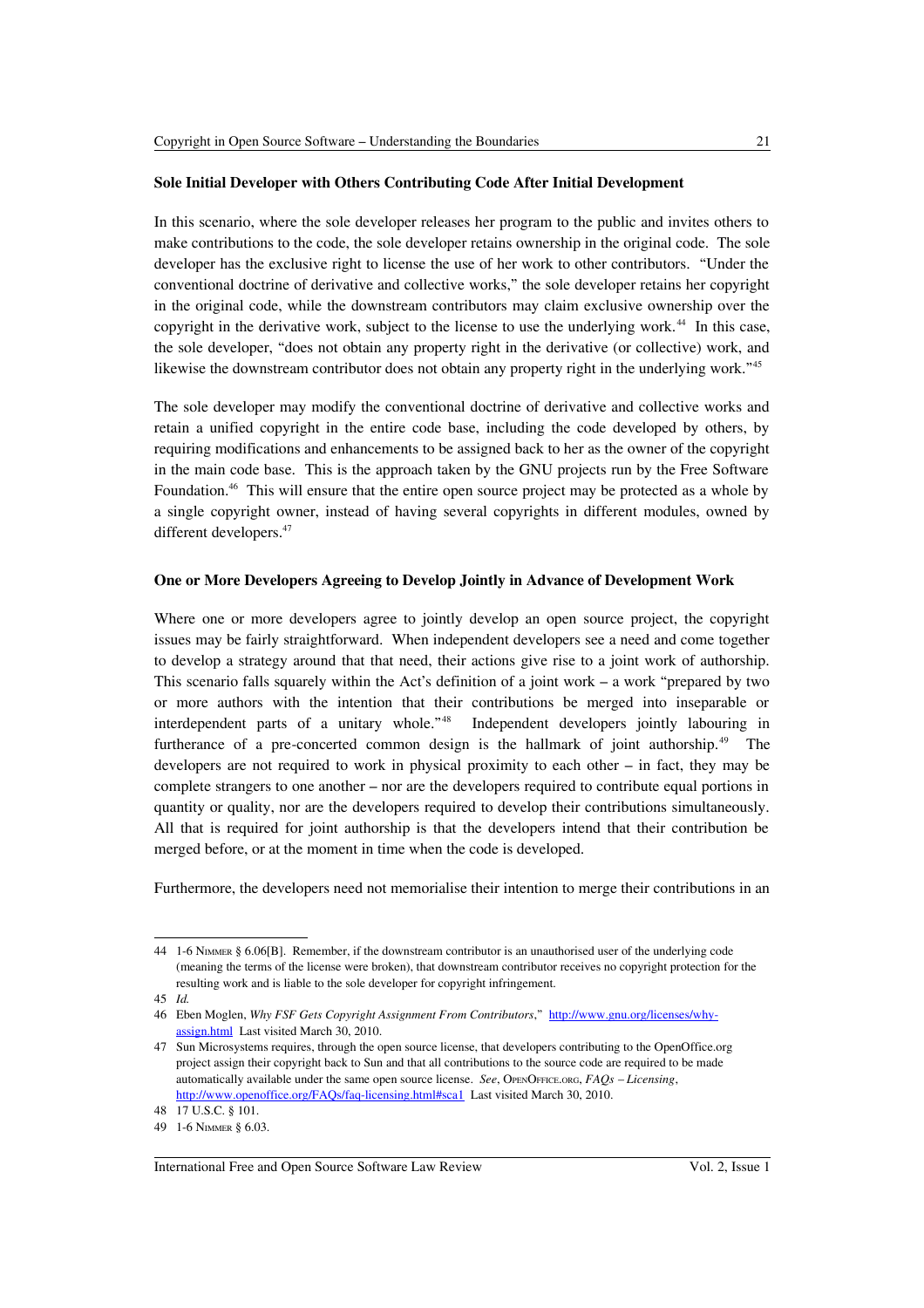express agreement.<sup>[50](#page-9-0)</sup> However, it would be wise of the developers to draw up an agreement, perhaps in the form of a license, and clearly lay out the terms of the development plan for all to see. Remember that each developer, as a joint owner, has an undivided interest in the entire project and has the right use or exploit the work without consent of the other joint owners, subject only to the duty to account.<sup>[51](#page-9-1)</sup> When memorialising their agreement in writing, the joint developers may chose to form a new entity for the purposes of holding the unified copyright, or they may impose certain restrictions and limitations on the use of the work by future downstream contributors through one of the several open source licenses.

#### **Joint Developers Who Invite Others to Join After Initial Development Work**

This scenario is much like the previous scenario, where independent developers agree to jointly develop an open source project. However, the sole differentiating fact is that the initial group of developers subsequently invites new developers to work on the project after the initial development work has been completed. Regardless of that factual distinction, the copyright ramifications are no different – so long as both the initial developer(s) and the subsequent joining developers intend "that their contributions be merged into inseparable or interdependent parts of a unitary whole," they will be considered co-owners of a joint work of authorship.<sup>[52](#page-9-2)</sup>

Despite the fact that the timing of the developers' manifestation of their intent differs, their intent to have their contributions merged into a single unitary whole carries the day. Courts have held, "that the design of collaboration between joint authors need be pre-concerted only in the sense that at the time each author makes his contribution he intends that it shall be an integrated part of a greater work with supplementary contributions to be made by one or more other authors."<sup>[53](#page-9-3)</sup> In other words, the initial developers' intent to jointly develop an open source project that would include future contributions by other developers is sufficient to create a joint work of authorship so long as the subsequent developers also manifest their intent to contribute to a unified. work. "The fact that the identity of such other authors has not been determined at the time of the original creation does not, according to these cases, derogate from their status as joint authors.'[54](#page-9-4) Because of the potential for ambiguity in a subsequent contribution constituting a part of a joint work or a derivative work, capturing the express intent of the subsequent author at the time of authorship and contribution can be important.

#### **One or More Developers Agreeing to Develop Jointly After Initial Development by Each**

In this scenario, one or more independent developers work independently on distinct software modules. Each software module is an original work of authorship and copyright ownership is vested with each individual developer as the sole owner.<sup>[55](#page-9-5)</sup> After the initial development by each developer, they collectively see the benefit of combining their individual works into a single software application. Because the developers' intent and the timing of that intent are different than

<span id="page-9-0"></span><sup>50</sup> *Id.*

<span id="page-9-1"></span><sup>51</sup> *Id.*

<span id="page-9-2"></span><sup>52</sup> *Id.*

<span id="page-9-3"></span><sup>53</sup> *Id.* (citing Words & Data, Inc. v. GTE Communications Servs., Inc., 765 F. Supp. 570, 575 (W.D. Mo. 1991).

<span id="page-9-4"></span><sup>54</sup> *Id.*

<span id="page-9-5"></span><sup>55</sup> 17 U.S.C. § 201(a).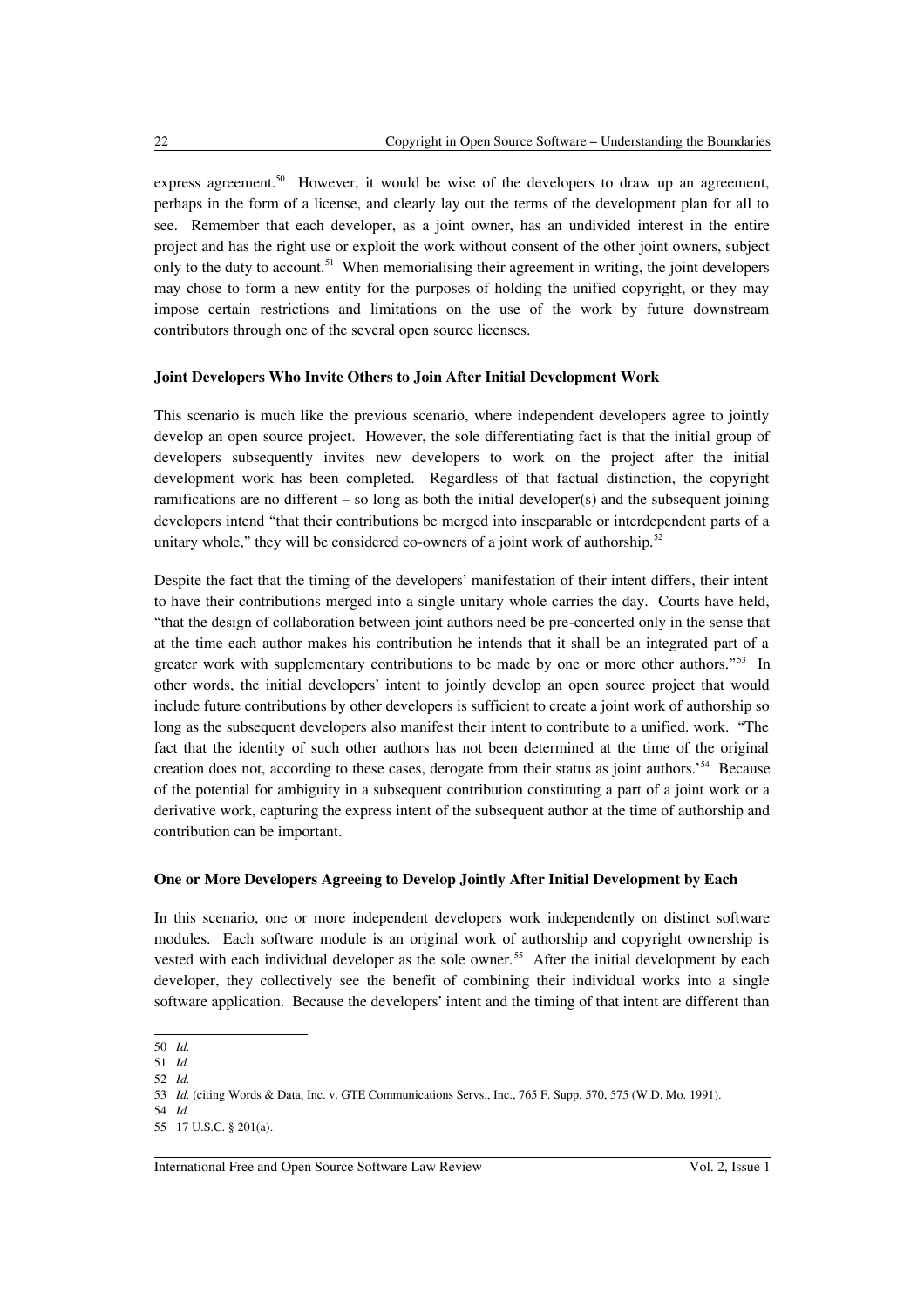Had the independent developers initially, or primarily, intended for their contributions to be "merged into inseparable or interdependent parts of a unitary whole," they would be joint authors of the resulting software application, just as in the above scenarios. However, it is important to remember that each developer solely owns the copyright in her module as an original work of authorship. They are neither necessarily inseparable nor independent. And because the developers manifested their intent to merge the individual modules into a single application well after the modules were developed, the resulting software application is a considered a collective work for copyright purposes.<sup>[56](#page-10-0)</sup> The intent of each contributing developer at the time her contribution is written distinguishes a collective work from a joint work based upon interdependent parts.<sup>[57](#page-10-1)</sup> "If [her] work is written 'with the intention that [her] contribution ... be merged into inseparable or interdependent parts of a unitary whole' then the merger of [her] contribution with that of others creates a joint work. If such intention occurs only after the work has been written, then the merger results in a ... collective work."<sup>[58](#page-10-2)</sup>

While the individual developers retain sole ownership in the copyright of their respective individual modules, as simultaneous contributors to the collective work with the intent of creating a single unified collection work, they may each own an undivided interest in the copyright on the software application as a collective work.

# **Other Development Activities**

The above-mentioned scenarios are intended to illustrate the issues over copyright ownership that arise in typical development scenarios. Activities can occur within those development scenarios may further impact issues of intent, timing, and creative expression. Some examples of these activities are:

- Sequential versus Simultaneous or parallel development.
- A developer borrowing code from other projects to incorporate into her project, assuming the borrowed code is more than a *de minimis* amount of copyright protected code, would place that developer in the position of creating a derivative work. To receive copyright protection for her work in that case, the developer would need permission to use the underlying work and would need to recast, transform, or adapt the borrowed code in some way.
- A developer working on a partial rewrite of existing code, such as a bug fix, is not likely to receive copyright protection for her contribution. If the modifications are slight in nature, the developer's contributions will fail to meet the minimum threshold of creative expression for copyright protection as an original work of authorship. Similarly, the developer's contributions will fail to meet the threshold for a derivative work since the rewrite does not recast, transform, or adapt the underlying work in a way that constitutes more than a minimal contribution or trivial

<span id="page-10-0"></span><sup>56</sup> 1-6 NIMMER § 6.05.

<span id="page-10-1"></span><sup>57</sup> *Id.*

<span id="page-10-2"></span><sup>58</sup> *Id.*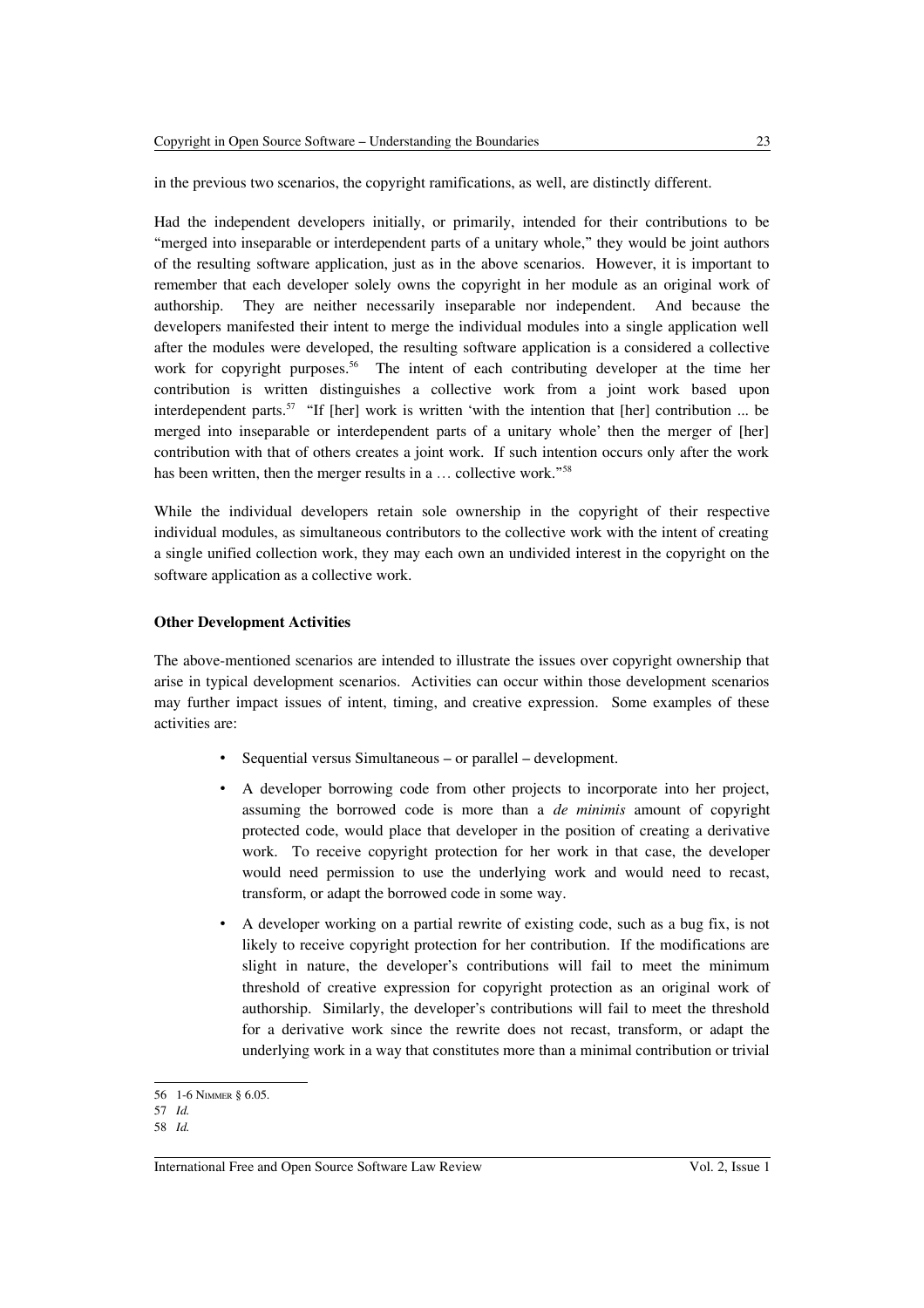variation.

• Conversely, a developer working on a complete rewrite that incorporates concepts from the original work will likely receive copyright protection as either an original work of authorship or a derivative work. If the developer uses the original work in such a way that the rewrite she develops is substantially different from the original program, she may own the copyright in the original work of authorship. However, copyright ownership of the rewrite may vest in the developer as the owner of a derivative work if her rewrite is based on a prior work in whole, or in substantial part, and she recasts, transforms, or adapts the underlying work in some way that exhibits more than a minimal contribution.

# **Software Code Not Subject To Copyright**

Open source software developers may assume every line of code they write is protected by copyright such that when they apply an open source license to that code, they are under the impression that the license will govern all use of the code. However, under U.S. copyright law, not every line of code receives copyright protection. It is important to understand why that is the case, and how it impacts enforcement rights. Assuming *arguendo* that a violation of an open source license constitutes copyright infringement, one need understand how U.S. courts will approach the issue of copyright infringement in software code.

### **Abstraction, Filtration, Comparison Test**

When presented with copyright infringement in software code, different U.S. Federal Circuit Courts apply different tests. The most broadly adopted of these tests is the abstraction, filtration and comparison test – the "AFC test" – as first adopted by the Second Circuit. A few Circuits have adopted narrower versions of the AFC test, a handful have expressly rejected the AFC test in favor of a still narrower standard, and some have yet to adopt any definition of derivative works in software.<sup>[59](#page-11-0)</sup>

Given the dominance of the AFC test we will focus our attention to its application. AFC is a test for substantial similarity of a computer program structure. Under this approach a court first breaks down the allegedly infringed program into its structural parts.<sup>[60](#page-11-1)</sup> This process of breaking down the alleged infringing program into various levels or layers is the abstraction part of the test. It is a means of separating the program by its various levels – *abstractions* – to determine where there could be possible infringement. The abstractions test progresses in order of "increasing generality" from object code, to source code, to parameter lists, to services required, to general outline.<sup>[61](#page-11-2)</sup>

"[Next, the court examines] each of these parts for such things as incorporated ideas, expression that is necessarily incidental to those ideas, and elements that are taken from the public domain;" [62](#page-11-3)

<span id="page-11-0"></span><sup>59</sup> Dan Ravicher, *Software Derivative Work: A Circuit Dependent Determination,* 1, (Nov. 2002).

<span id="page-11-1"></span><sup>60</sup> *See, Computer Assoc.*, 982 F.2d at 706.

<span id="page-11-2"></span><sup>61</sup> *See*, *Computer Associates Intern., Inc. v. Altai, Inc.*, 775 F. Supp. 544, 560 (E.D.N.Y. 1991).

<span id="page-11-3"></span><sup>62</sup> *Id*.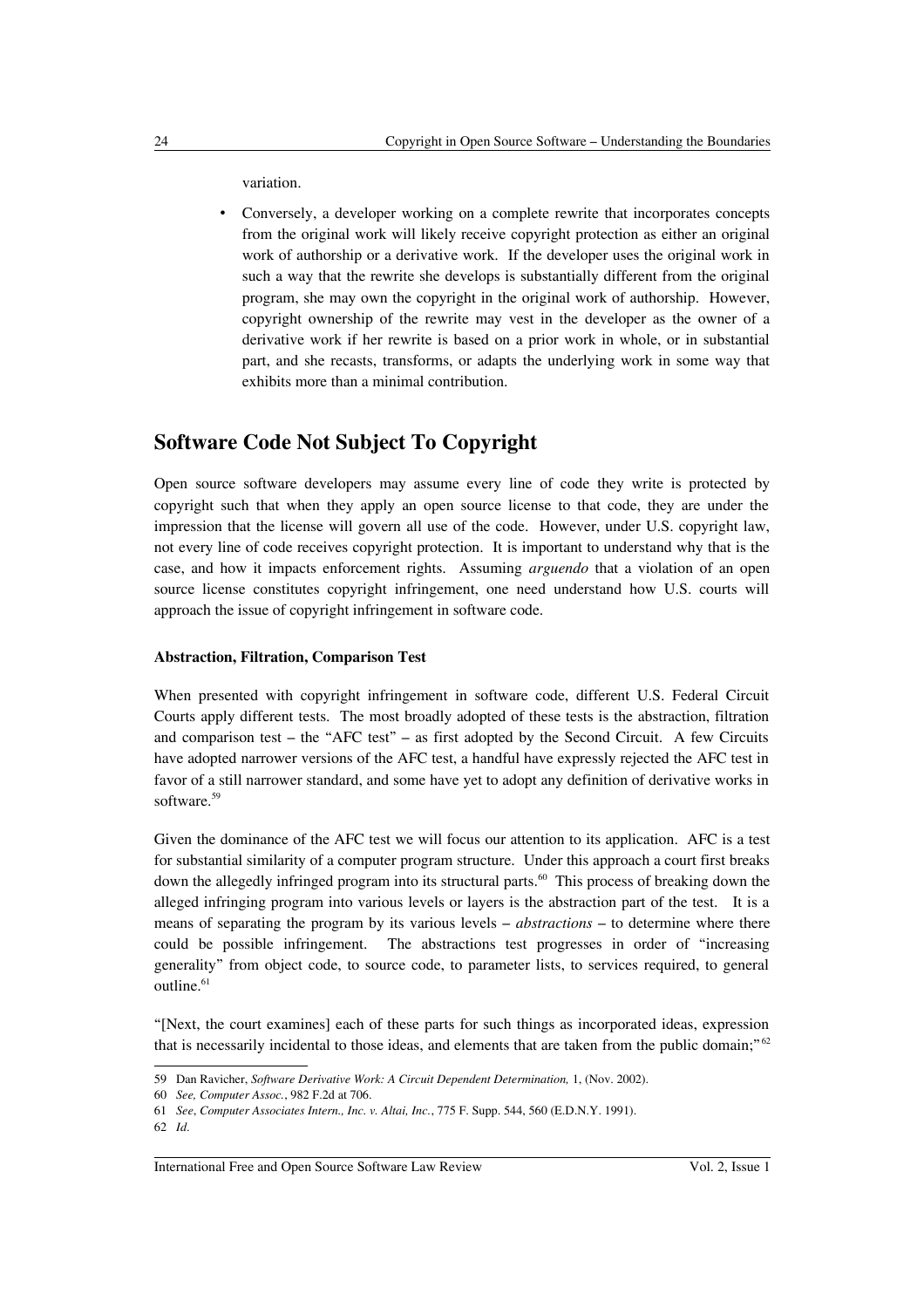in other words, the court is seeking to identify those components within a particular level that are not protected by copyright. "[The] court would then be able to sift out all non-protectable material."[63](#page-12-0) This process is the filtration part of the test. It is a process for identifying and removing code that is not protected under the Act from that material which is subject to copyright protection. Examples of elements or code not subject to copyright protection are functional elements, merger of expression and idea, scènes à faire in software, facts in software, and code in the public domain.

"Left with a kernel, or possibly kernels, of creative expression after following this process of elimination, the court's last step is to compare the protectable material with the corresponding sections of an allegedly infringing program."<sup>[64](#page-12-1)</sup> This is known as the comparison part of the AFC test. "The result of this comparison will determine whether the protectable elements of the programs at issue are substantially similar so as to warrant a finding of infringement."[65](#page-12-2)

Consider the following example of the AFC test for infringement. The holders of the copyright in Busybox claim the program Tools<sup>[66](#page-12-3)</sup> has copied some portion of the Busybox code and is in violation of the license governing Busybox - the GNU General Public License version 2. The first level of abstraction, or layer of review, would be the entire source code for Busybox.<sup>[67](#page-12-4)</sup> A secondary layer would be the various files that are contained at the next level of that Busybox source, e.g., applets, arch, archival AUTHORS, Config.in, e2fsprogs, README, etc. A tertiary layer would be the actual source files, like executables, header files, or text files that contain program instructions or information. The final layer would be the actual lines of code or text. Where the court starts its analysis will largely be determined by the extent of alleged infringement, and each layer of abstraction is reviewed for both literal and non-literal copying

In our hypothetical the court determines that the sole basis for the infringement claim lies within a file in Busybox named e2fsprogs. Saying that there is an infringement of this file within Busybox does not necessarily mean that the alleged infringing party infringed the entire file. If the entire file is alleged to infringe, the court will assess the infringement at two levels, the structure and sequence of the entire e2fsprogs file, and then any sublayers. To consider the sublayers the court abstracts the e2fsprogs file into its various sub layers. In e2fsprogs the court will consider each of the component files, such as the e2fs\_lib.h file, a header file. At this level there are no longer any subfiles to abstract. Within  $e2s$  lib.h – at the file level – the court would examine whether the actual lines of code or text within the header file constitute material protected by copyright. This is the filtration test. We next consider the various considerations that may be applied by a court in determining protectable versus non-protectable material.

### **Literal vs. Nonliteral Copying**

With respect to such things as musical, dramatic, and motion picture works, and works of "literature," as contrasted with "literary" works in the broader statutory sense, to the extent that

<span id="page-12-0"></span><sup>63</sup> *Id.*

<span id="page-12-1"></span><sup>64</sup> *Id*.

<span id="page-12-2"></span><sup>65</sup> *Id.*

<span id="page-12-3"></span><sup>66</sup> "Tools" is a fictitious program and should not be construed to be any real program.

<span id="page-12-4"></span><sup>67</sup> The source for Busybox may be found at http://git.busybox.net/busybox/snapshot/busybox-1\_15\_3.tar.bz2 Last viewed on March 1, 2010.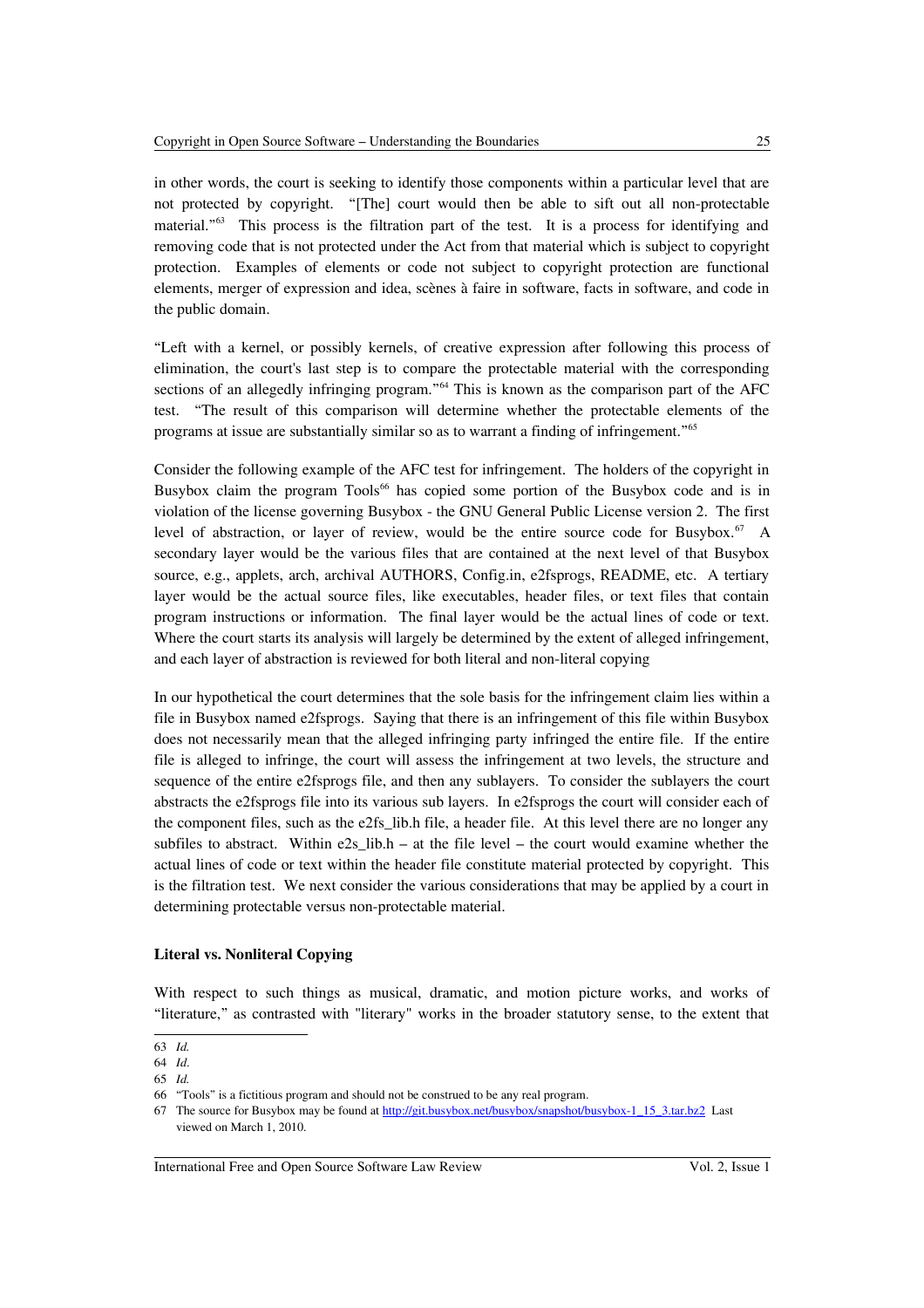such a work contains original, literal manifestations, the work is protected by copyright."<sup>[68](#page-13-0)</sup> However, a work in one form for may infringe the same work expressed in a different form even if it does copy word for word. For example, a motion picture may infringe a book by using "the story's unique setting, characters, plot, and sequence of events."<sup>[69](#page-13-1)</sup> This is nonliteral copying. "This type of copying of nonliteral expression, if sufficiently extensive, has never been upheld as permissible copying; rather, it has always been viewed as copying of expressive elements of creative originality."[70](#page-13-2)

In *Lotus* the court recognized the amorphous nature of "nonliteral" elements of computer programs. *[71](#page-13-3)* "Unlike the written code of a program or a flowchart that can be printed on paper, nonliteral elements – including such elements as the overall organization of a program, the structure of a program's command system, and the presentation of information on the screen – may be less tangibly represented."<sup>[72](#page-13-4)</sup> "In the context of computer programs, nonliteral elements have often been referred to as the "look and feel" of a program."[73](#page-13-5)

The *Lotus* court's conclusion is consistent with the treatment of the user interface and some other nonliteral aspects of computer programs, which are not merely articles "having an intrinsic utilitarian function."[74](#page-13-6) When computer programs include both literal and nonliteral elements, which can be identified separately from and are capable of existing independently of the utilitarian aspects of the program, they are potentially copyrightable.<sup>[75](#page-13-7)</sup>

Because the court must determine the scope of copyright protection that extends to a computer program's nonliteral structure, [76](#page-13-8) the *Computer Associates* court held that comparison, the third and final step of the abstraction, filtration, comparison test for substantial similarity, is appropriate for nonliteral program components.<sup>[77](#page-13-9)</sup>

Nimmer warns of the pitfalls in use of a "look and feel" type of test.

*More broadly, the touchstone of "total concept and feel" threatens to subvert the very essence of copyright, namely the protection of original expression. "Concepts" are statutorily ineligible for copyright protection; for courts to advert to a work's "total concept" as the essence of its protectible character seems ill-advised in the extreme. Further, the addition of "feel" to the judicial inquiry, being a wholly amorphous referent, merely invites an abdication of analysis. In addition, "total concept and feel" should not be viewed as a sine qua non for infringement--similarity that is otherwise actionable cannot be rendered defensible simply because of a different*

<span id="page-13-0"></span><sup>68</sup> *See*, *Lotus Dev. Corp. v. Paperback Software Int'l*, 740 F. Supp. 37, 51 (D. Mass. 1990).

<span id="page-13-1"></span><sup>69</sup> *Id.* at 52, quoting Stewart v. Abend, 495 U.S. 207, 109 L. Ed. 2d 184, 110 S. Ct. 1750, 1759, 14 U.S.P.Q.2D (BNA) 1614 (1990).

<span id="page-13-2"></span><sup>70</sup> *Id.* at 52.

<span id="page-13-3"></span><sup>71</sup> *Id.* at 46.

<span id="page-13-4"></span><sup>72</sup> *Id*.

<span id="page-13-5"></span><sup>73</sup> *Id* at 62.

<span id="page-13-6"></span><sup>74</sup> 17 U.S.C. § 101 (defining "useful article").

<span id="page-13-7"></span><sup>75</sup> *Lotus*, 740 F. Supp. at 54.

<span id="page-13-8"></span><sup>76</sup> *See*, *Computer Assocs. Int'l v. Altai*, 982 F.2d 693, 703 (2d Cir. N.Y. 1992).

<span id="page-13-9"></span><sup>77</sup> See, *Id* at 710.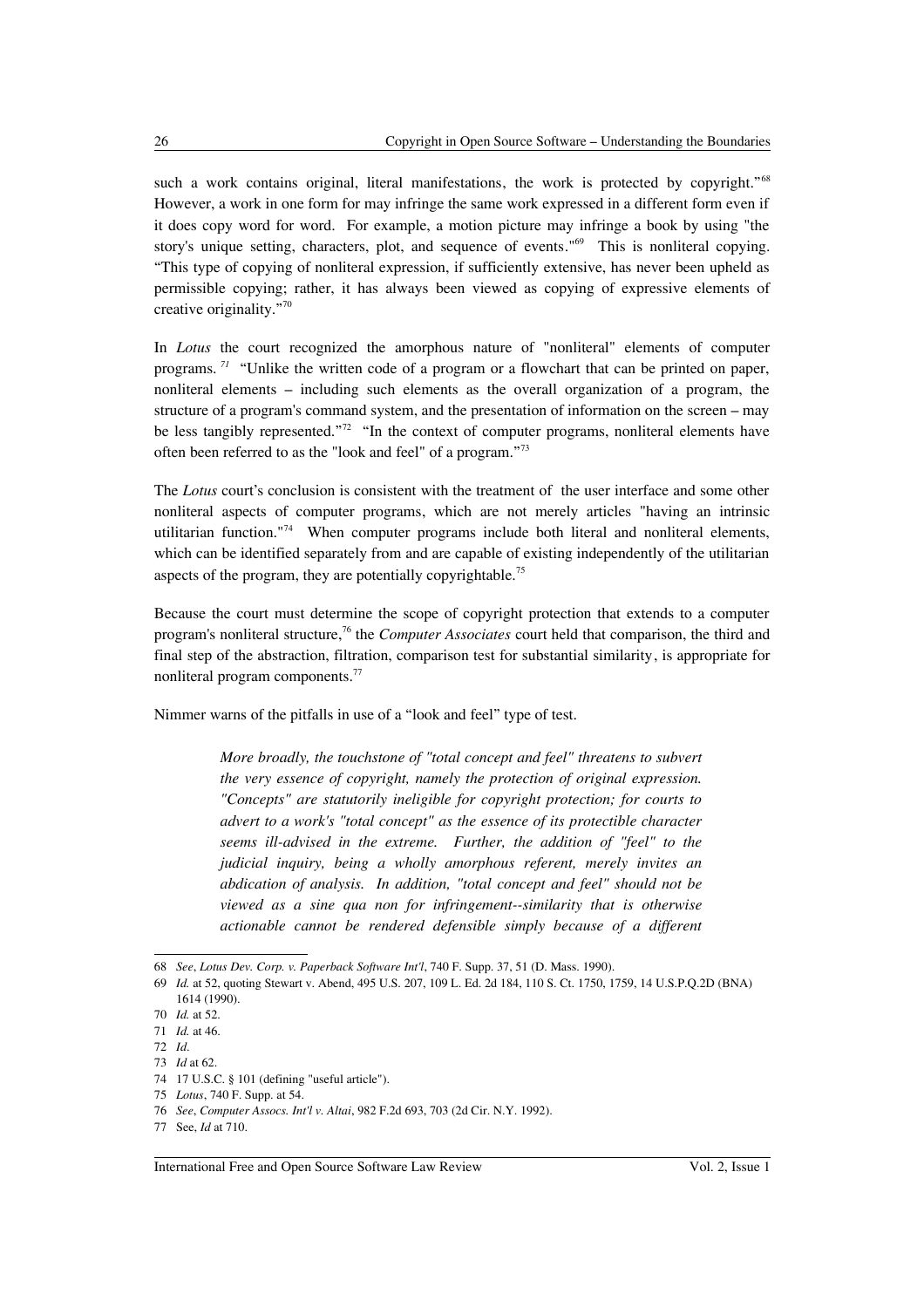*"concept and feel." In sum, therefore, the frequent invocations of this standard do little to bring order to the inquiry into what constitutes substantial similarity, and would be better abandoned.[78](#page-14-0)*

However, the Ninth Circuit ultimately defended the standard against Nimmer's critique:

*Some commentators have worried that the "total concept and feel" standard may "invite an abdication of analysis," because "feel" can seem a "wholly amorphous referent." . . . But the [Ninth Circuit's] caselaw is not so incautious. Where [the court] has described possible infringement in terms of whether two designs have or do not have a substantially similar "total concept and feel," the court generally has taken care to identify precisely the particular aesthetic decisions--original to the plaintiff and copied by the defendant--that might be thought to make the designs similar in the aggregate.[79](#page-14-1)*

### **Functionality Exception to Copyright Protection**

When developing computer programs it is inevitable that some of the code will be functional in nature. As stated earlier, the Act awards copyright protection to creative expression. "Functional elements and elements taken from the public domain do not qualify for copyright protection."[80](#page-14-2) Therefore, there is no striking similarity even between two identical works so as to warrant an inference of copying to the extent that, albeit copyrightable, functional considerations can account for the identity.<sup>[81](#page-14-3)</sup>

What makes an element "functional?" Elements are functional if they are necessary to the program and do not exhibit any creativity. Aspects of a program's structure which are dictated by the nature of other programs with which they were designed to interact are functional in nature and, thus, not protected by copyright.<sup>[82](#page-14-4)</sup>

Functional elements may also be dictated by the nature of the program being developed. In *Computer Associates*, "the district court found that the overlap exhibited between the list of services required for both ADAPTER and OSCAR 3.5 was determined by the demands of the operating system and of the applications program to which it was to be linked through ADAPTER or OSCAR."[83](#page-14-5) These aspects of the program's structure are therefore functional in nature and not copyrightable.

For example, graphical user interfaces [GUI's] generated by computer programs are partly artistic and partly functional. They are a tool to facilitate communication between the user and the computer. GUIs do graphically what a character-based interface, which requires a user to type in

<span id="page-14-0"></span><sup>78</sup> 4-13 NIMMER § 13.03[A][1].

<span id="page-14-1"></span><sup>79</sup> *Tufenkian Import/Export Ventures, Inc. v. Einstein Moomjy, Inc.*, 338 F.3d 127, 134 (2nd Cir. 2003).

<span id="page-14-2"></span><sup>80</sup> *Computer Assoc.*, 982 F.2d at 714.

<span id="page-14-3"></span><sup>81</sup> *See,* 4-13 NIMMER §13.02[B].

<span id="page-14-4"></span><sup>82</sup> *See, Computer Assoc*., 982 F.2d at 715.

<span id="page-14-5"></span><sup>83</sup> *Id.*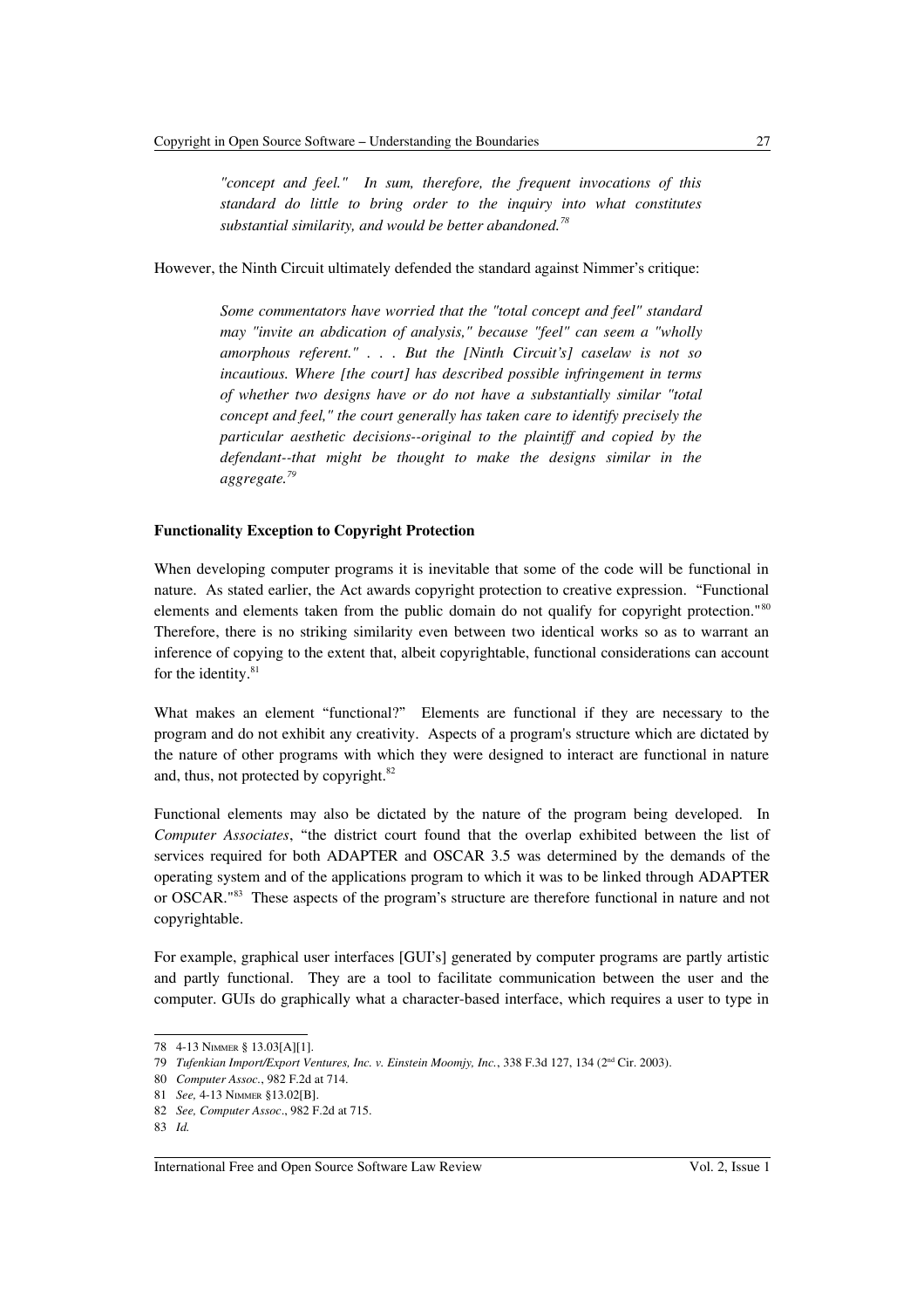alphanumeric commands, does manually.<sup>[84](#page-15-0)</sup>

In *Lotus* the court held that the Lotus menu command hierarchy is an uncopyrightable method of operation. [85](#page-15-1)

> *The Lotus menu command hierarchy provides the means by which users control and operate Lotus 1-2-3. If users wish to copy material, for example, they use the Copy command. If users wish to print material, they use the Print command. Users must use the command terms to tell the computer what to do. Without the menu command hierarchy, users would not be able to access and control, or indeed make use of, Lotus 1-2-3's functional capabilities.[86](#page-15-2)*

The menu command hierarchy in Lotus 1-2-3 is functional by nature of the program and therefore not copyrightable.[87](#page-15-3)

Other areas to consider when determining whether an element is purely or primarily functional include:

- hardware standards;
- software standards;
- computer manufacturer design standards;
- target industry practices; and
- computer industry programming practices.<sup>[88](#page-15-4)</sup>

# **Idea/Expression Merger Exception to Copyright Protection**

Under the Act, in no case does copyright protection extend to any idea regardless of the form in which it is described, explained, illustrated, or embodied in such work.<sup>[89](#page-15-5)</sup> "It is a fundamental precept of copyright that only the expression of ideas, and not the ideas themselves, are copyrightable."[90](#page-15-6) "Merely stating the rule, however, does not make any easier the task of drawing the line between where idea ends and expression begins."[91](#page-15-7)

> *The line between idea and expression may be drawn with reference to the end sought to be achieved by the work in question. In other words, the purpose or function of a utilitarian work would be the work's idea, and everything that is not necessary to that purpose or function would be part of the expression of the idea…Where there are various means of achieving the*

<span id="page-15-0"></span><sup>84</sup> *Apple Computer, Inc v. Microsoft Corp.,* 35 F.3d 1435, 1445 (9th Cir. 1994).

<span id="page-15-1"></span><sup>85</sup> *See, Lotus Dev. Corp. v. Borland Int'l*,, 49 F.3d 807, 819 (1st Cir. 1995).

<span id="page-15-2"></span><sup>86</sup> *Id*. at 815.

<span id="page-15-3"></span><sup>87</sup> *See, Id*. at 815.

<span id="page-15-4"></span><sup>88</sup> 4-13 NIMMER §13.03[F].

<span id="page-15-5"></span><sup>89</sup> 17 U.S.C. 102(b).

<span id="page-15-6"></span><sup>90</sup> 1-2 NIMMER §2.02.

<span id="page-15-7"></span><sup>91</sup> 4-13 NIMMER §13.03[B][2][a].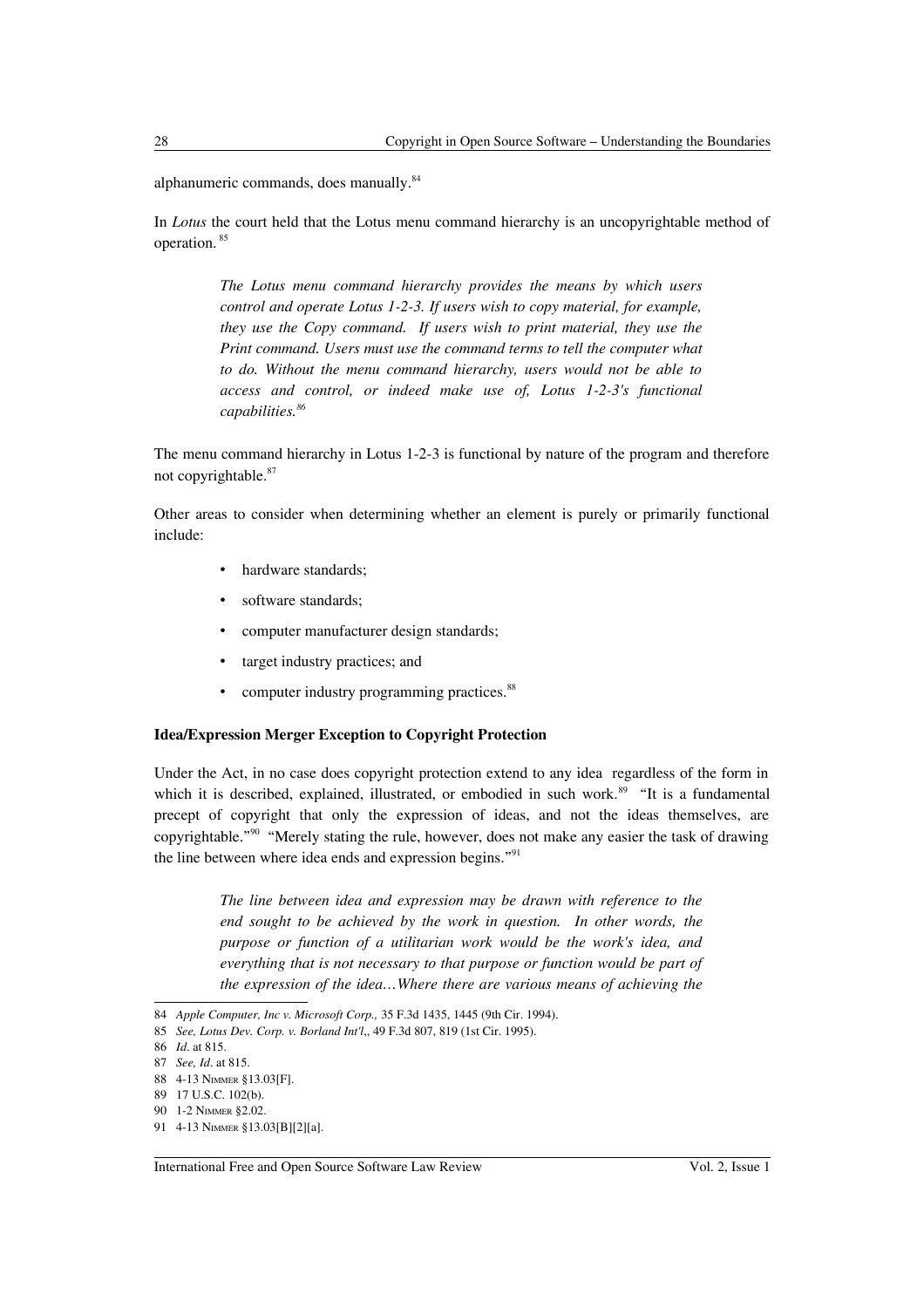*desired purpose, then the particular means chosen is not necessary to the purpose; hence, there is expression, not idea.[92](#page-16-0)*

The characteristics of computer software, a utilitarian work, make the determination of idea and expression more complicated. Competitive forces that exist in the software marketplace lead to the problem that multiple programmers may design identical or highly similar works.<sup>[93](#page-16-1)</sup>

> *Efficiency is an industry-wide goal. Since, as we have already noted, there may be only a limited number of efficient implementations for any given program task, it is quite possible that multiple programmers, working independently, will design the identical method employed in the allegedly infringed work. Of course, if this is the case, there is no copyright infringement.[94](#page-16-2)*

The merger doctrine is as an exception to the idea-expression dichotomy which holds that, when there are so few ways of expressing an idea, not even the expression is protected by copyright.<sup>[95](#page-16-3)</sup> When idea and expression merge such that a given idea is inseparably tied to a particular expression, rigorously protecting the expression would confer a monopoly over the idea itself, in contravention of the statutory command. To prevent such an occurrence, courts have invoked the merger doctrine.<sup>[96](#page-16-4)</sup>

In the realm of computer programs, merger issues may arise in unusual ways. Although, there may be many ways to implement a particular idea, efficiency concerns can make one or two choices so compelling, as to virtually eliminate any other form of expression.<sup>[97](#page-16-5)</sup>

> *Computer searching and sorting algorithms provide good examples of this phenomenon. Any computer system that deals with significant quantities of data will spend much of its operating time engaged in sorting and searching through that data. Because the amount of time spent on sorting and searching operations can significantly influence a program's operating speed, efficient methods of sorting are highly desirable. A great deal of computer science research has been devoted to developing methods of sorting or searching through data, and to analyzing the relative efficiency of various methods. As a result of such research, it is now recognized that some methods of sorting or searching are significantly more efficient than others in handling particular types of data, even though any of numerous methods will work. In such cases, the merger doctrine should be applied to deny protection to those elements of a program dictated purely by efficiency concerns.[98](#page-16-6)*

<span id="page-16-0"></span><sup>92</sup> *Whelan Assoc., Inc. v. Jaslow Dental Lab, Inc*., 797 F.2d 1222, 1236 (3rd Cir. 1986).

<span id="page-16-1"></span><sup>93</sup> *Computer Assoc.,* 982 F.2d at 708.

<span id="page-16-2"></span><sup>94</sup> *Id.*

<span id="page-16-3"></span><sup>95</sup> *See, BUC Int'l Corp. v. Int'l Yacht Council Ltd.*, 489 F.3d 1129, 1143 (11<sup>th</sup> Cir. 2007).

<span id="page-16-4"></span><sup>96</sup> See, 4-13 NIMMER § 13.03[B][3].

<span id="page-16-5"></span><sup>97</sup> See, 4-13 NIMMER § 13.03[F][2].

<span id="page-16-6"></span><sup>98</sup> *Id.*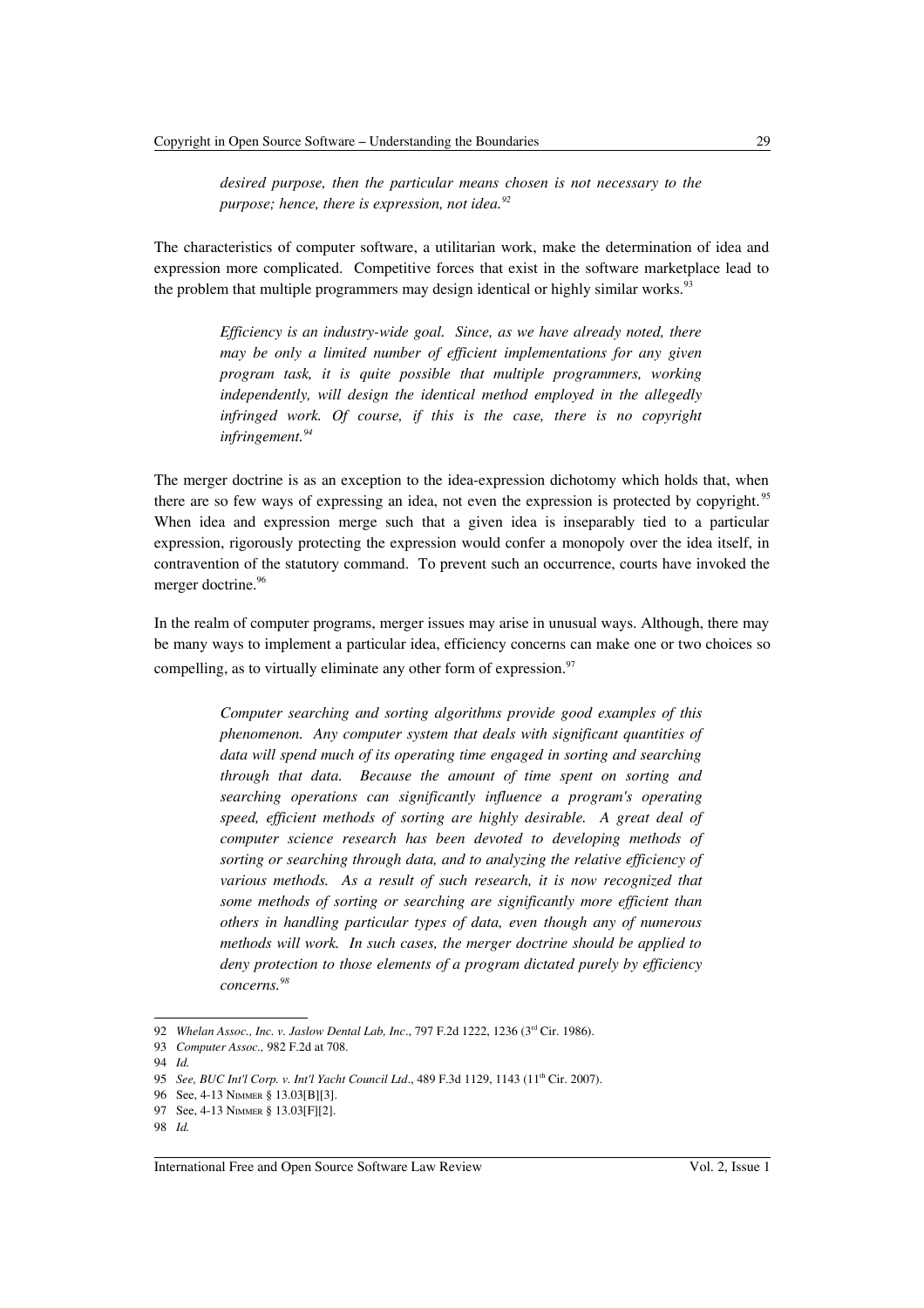While the merger doctrine and the functionality exception to copyright protection are similar, there is a slight difference which distinguishes the two. "Under the merger doctrine, when an idea can be expressed in only one fashion, that expression is not protected by copyright."<sup>[99](#page-17-0)</sup> Here the focus is on the limitations of the expression of an idea which results in the merger of that idea and its expression. In contrast, elements are functional if they are necessary to the program and do not exhibit any creativity.<sup>[100](#page-17-1)</sup> In reference to the functionality exception, the focus is not on the limitations on expression of an idea resulting in merger of the two, but on aspects of a program's structure which are dictated by the nature of other programs with which they were designed to interact.<sup>[101](#page-17-2)</sup>

# **Scènes à Faire in Software Exception to Copyright Protection**

The Act does not directly define the scènes à faire doctrine. Scènes à faire refers to aspects of a work that are indispensable or standard parts of the material to be copyrighted.<sup>[102](#page-17-3)</sup> "The [scènes à faire] doctrine is often invoked to immunize from liability similarity of incidents or plot that necessarily follows from a common theme or setting."<sup>[103](#page-17-4)</sup> "Judge Leon Yankwich has called such incidents scènes à faire, *i.e.*, scenes which must be done."[104](#page-17-5)

> *As was remarked above concerning merger, this doctrine does not limit the subject matter of copyright; instead, it defines the contours of infringing conduct. Labeling certain stock elements as "scènes à faire" does not imply that they are uncopyrightable; it merely states that similarities between plaintiff's and defendant's works that are limited to hackneyed elements cannot furnish the basis for finding substantial similarity.[105](#page-17-6)*

In *Durang,* the court found that alleged similarities that follow obviously from the unprotected idea are therefore unprotected scènes à faire.[106](#page-17-7) The *Durang* court held that the lower court properly applied the scènes à faire doctrine to hold unprotectable, forms of expression that were either stock scenes or scenes that flowed necessarily from common unprotectable ideas.<sup>[107](#page-17-8)</sup> The *Durang* court went on to explain that common in that context means common to the works at issue, not necessarily referring commonly found in other artistic works.<sup>[108](#page-17-9)</sup>

Further, under the doctrine of scènes à faire, elements of an original work are not protected if the "common idea is only capable of expression in more or less stereotyped form." [109](#page-17-10) "Beyond mere plot incidents applicable to works of fiction, the scènes à faire doctrine can be invoked throughout other copyright contexts as well; from guidebooks to infomercials to Frequently Asked Questions

<span id="page-17-6"></span><span id="page-17-5"></span>104 *Id.* 105 *Id.*

<span id="page-17-0"></span><sup>99</sup> 4-13 NIMMER § 13.03[F][2]

<span id="page-17-1"></span><sup>100</sup> *See, Computer Assoc.*, 982 F.2d at 715.

<span id="page-17-2"></span><sup>101</sup> *See, Computer Assoc.*, 982 F.2d at 715.

<span id="page-17-3"></span><sup>102</sup> See, *Id*. at 710.

<span id="page-17-4"></span><sup>103</sup> 4-13 Nimmer §13.03[B][4].

<span id="page-17-7"></span><sup>106</sup> *See, John William See v. Christopher Durang and LA. Stage Co*., 711 F.2d 141, 143 (9th Cir. 1983). 107 *Id.*

<span id="page-17-9"></span><span id="page-17-8"></span><sup>108</sup> *Id.*

<span id="page-17-10"></span><sup>109</sup> *Mist-On Sys. v. Gilley's European Tan Spa*, 303 F. Supp. 2d 974, 978 (W.D. Wis. 2002).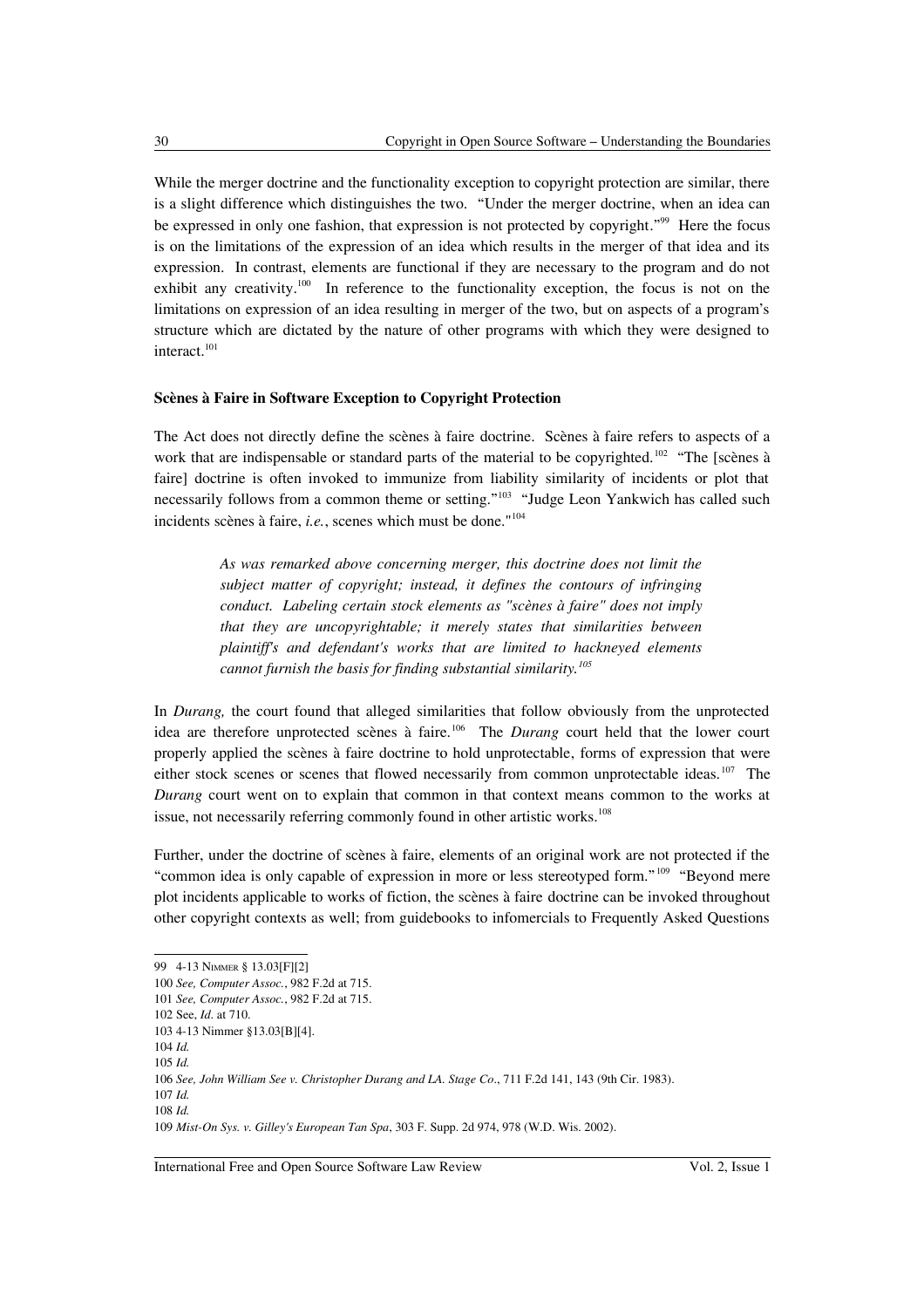web pages and beyond."<sup>[110](#page-18-0)</sup>

In *Gilley's European Tan Spa*, "[the] plaintiff contended that defendants infringed plaintiff's exclusive rights under the Copyright Act by preparing and displaying on their web page an unauthorized Frequently Asked Questions page that mirrors the Frequently Asked Questions page found on plaintiff's web page."<sup>[111](#page-18-1)</sup>

> *The Gilley's court held a business cannot copyright a Frequently Asked Questions page as such or copyright words or phrases commonly used to assemble any given Frequently Asked Questions page. The format of a Frequently Asked Questions page is a common idea in our society; the elements of a Frequently Asked Questions page (a list of questions beginning with common words) are stereotypical. Some additional similarity beyond generic formatting is necessary to establish infringement."[112](#page-18-2)*

Applied to computer programs, the merger and scènes à faire doctrines suggest that if a limited number of options exist to achieve a given function efficiently, interoperate with another application, or run in a given environment, copyright will not permit exclusive control over those program elements.[113](#page-18-3) Scènes à faire is distinguishable from the merger doctrine because, the merger doctrine holds that when there are so few ways of expressing an idea, not even the expression is protected by copyright.<sup>[114](#page-18-4)</sup> The idea and expression are in essence, fused. In contrast, scènes à faire relates to alleged similarities that follow obviously from the unprotected idea.<sup>[115](#page-18-5)</sup> The focus in scènes à faire is not on the merged idea and expression or the limited number of ways to express the idea, but on the similarities between expression in question which are a natural result of the idea being expressed.

Moreover, scènes à faire is also distinguishable from the functionality exception to copyright protection. While scènes à faire is expression that relates to stock scenes or elements which are necessary to the idea such as frequently asked questions or "readme" files, functionality relates to aspects of a program's structure which are dictated by the nature of other programs with which they were designed to interact,<sup>[116](#page-18-6)</sup> such as hardware or software standards. As software development languages become more and more sophisticated in the ready-made tools they provide developers and as more and more developers, especially open source developers, reuse standard or stock bits of code to carry out standard functions, we will see the scènes à faire doctrine applied with greater regularity in software to deny copyright protection.

#### **Public Domain Exception to Copyright Protection**

Works eligible for copyright protection may nonetheless enter the public domain, i.e., no longer enjoy that copyright protection. For example, a work whose copyright term has expired is

#### International Free and Open Source Software Law Review Vol. 2, Issue 1

<span id="page-18-0"></span><sup>110</sup> 4-13 NIMMER § 13.03[B][4].

<span id="page-18-1"></span><sup>111</sup> *Mist-On Sys.*, 303 F. Supp. 2d at 976 (W.D. Wis. 2002).

<span id="page-18-2"></span><sup>112</sup> *Id.* at 978.

<span id="page-18-3"></span><sup>113</sup> *Computer Assocs*., 982 F.2d at 709-10.

<span id="page-18-4"></span><sup>114</sup> *BUC Int'l Corp. v. Int'l Yacht Council Ltd*., 489 F.3d 1129, 1143 (11th Cir. 2007).

<span id="page-18-5"></span><sup>115</sup> *See v. Durang*, 711 F.2d at 143.

<span id="page-18-6"></span><sup>116</sup> *Computer Assoc*., 982 F.2d at 715.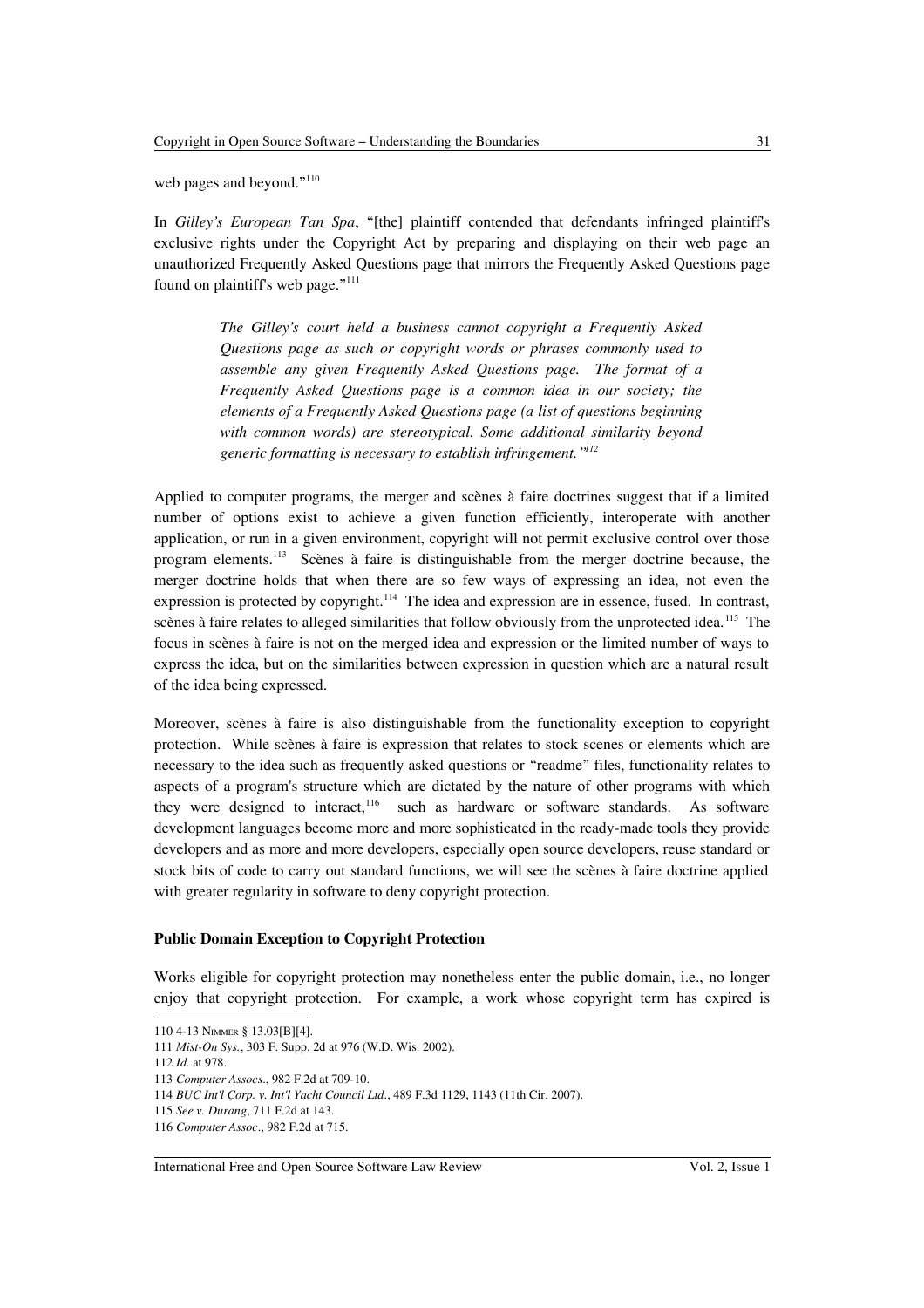obviously not protected. Similarly, a work may have entered the public domain by reason of the failure to satisfy certain statutory formalities of the Act as it existed prior to 1978. In addition, an author may choose to lift the protections of copyright and voluntary place the work into the public domain.<sup>[117](#page-19-0)</sup> "Moreover, copyright protection under the Act is not available for any work of the United States Government, but the United States Government is not precluded from receiving and holding copyrights transferred to it by assignment, bequest, or otherwise."<sup>[118](#page-19-1)</sup>

What is the public domain? "A work of authorship is in the public domain if it is no longer under copyright protection, it failed to meet the requirements for copyright protection, or the holder of the copyright disclaimed copyright in the work."<sup>[119](#page-19-2)</sup> Works in the public domain are free for anyone to use without permission from the former owners(s) of the copyright.<sup>[120](#page-19-3)</sup> Material found in the public domain is free for the taking and cannot be appropriated by a single author even though it is included in a copyrighted work.<sup>[121](#page-19-4)</sup>

> *An enormous amount of public domain software exists in the computer industry, perhaps to a much greater extent than is true of other fields. Nationwide computer "bulletin boards" permit users to share and distribute programs. In addition, computer programming texts may contain examples of actual code that programmers are encouraged to copy. Programmers often will build existing public domain software into their works. The courts thus must be careful to limit protection only to those elements of the program that represent the author's original work.[122](#page-19-5)*

Copyright protection is automatic and vested in the author the moment it is created and fixed in a tangible form.<sup>[123](#page-19-6)</sup> Voluntarily placing a copyrighted work in the public domain requires some manifest expression of the author's intent.<sup>[124](#page-19-7)</sup> Consequently, open source developers should be cautious about assuming code to be in the public domain without some express statement from the copyright holder declaring the code to be in the public domain. An invitation to use with nothing more may be sufficient, but combined with a requirement of attribution suggests the author is merely granting permission to use while retaining the copyright and its various protections. A more definite state, such as "as the author of this work I disclaim the copyright work and declare the work to be in the public domain" would leave little doubt as to the copyright holder's intent. The Creative Commons Copyright-Only Dedication statement gives some indication of the complexity of committing a work to the public domain.<sup>[125](#page-19-8)</sup>

### **Facts in Software Exception to Copyright Protection**

*Facts, whether alone or as part of a compilation, are not original and*

<span id="page-19-3"></span>120 *See, Id.*

#### International Free and Open Source Software Law Review Vol. 2, Issue 1

<span id="page-19-0"></span><sup>117</sup> *See*, 1-2 NIMMER § 2.03[G].

<span id="page-19-1"></span><sup>118</sup> 17 U.S.C § 105

<span id="page-19-2"></span><sup>119</sup> <http://www.copyright.gov/help/faq/faq-definitions.html>Last visited March 30, 2010.

<span id="page-19-4"></span><sup>121</sup> *See, Computer Assocs*., 982 F.2d at 710.

<span id="page-19-5"></span><sup>122</sup> 4-13 Nimmer § 13.03[F][4]*.*

<span id="page-19-6"></span><sup>123</sup> [http://www.copyright.gov/help/faq/faq-general.html,](http://www.copyright.gov/help/faq/faq-general.html) last visited April 3, 2010.

<span id="page-19-7"></span><sup>124</sup> 4-13 NIMMER § 13.03[F][4]*.*

<span id="page-19-8"></span><sup>125</sup><http://creativecommons.org/licenses/publicdomain/>Last visited April 3, 2010.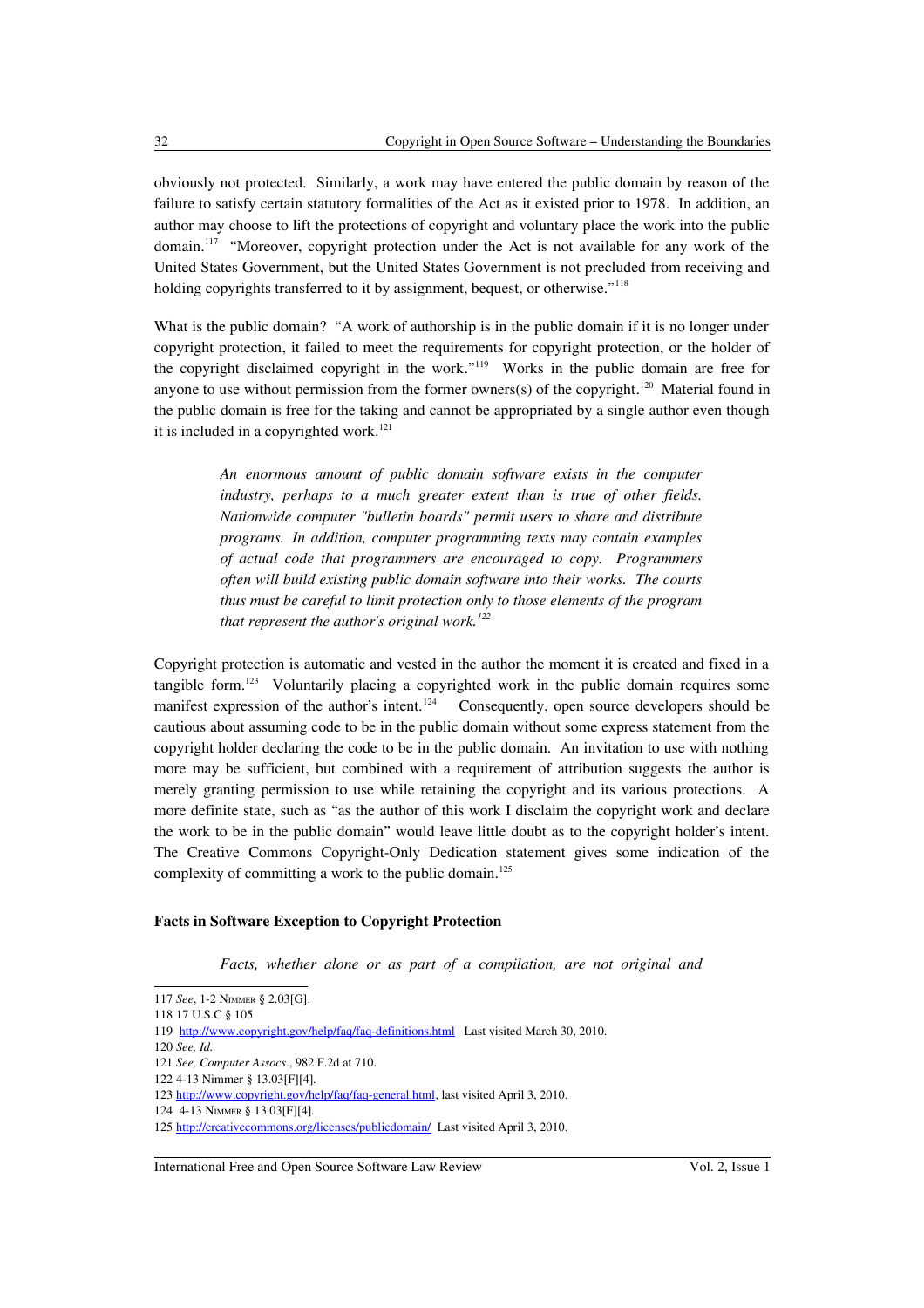*therefore may not be copyrighted. A factual compilation is eligible for copyright if it features an original selection or arrangement of facts, but the copyright is limited to the particular selection or arrangement. In no event may copyright extend to the facts themselves.[126](#page-20-0)*

"In no case does copyright protection for an original work of authorship extend to any … discovery, regardless of the form in which it is described, explained, illustrated, or embodied in such work."<sup>[127](#page-20-1)</sup> Nimmer explains that the discoverer merely finds and records.

> *He may not claim that the facts are original with him, although there may be originality and hence, authorship in the manner of reporting, i.e., the expression, of the facts. As copyright may only be conferred upon authors, it follows that quite apart from their status as ideas, discoveries as facts per se may not be the subject of copyright.[128](#page-20-2)*

> *[The Court in Fiest[129](#page-20-3) noted] the tension between two well-established copyright propositions, … facts are not copyrightable, whereas compilations of facts generally are. As the tool for untangling those disparate strands, the Court relied on the bedrock principle of copyright subsistence--that only original works of authorship qualify for protection. Given that facts, by themselves, are never copyrightable, the Court reasoned that the element of originality that renders a factual compilation protectible must lie in selection, coordination, or arrangement of facts, with the scope of protection concomitantly limited to that original selection, coordination, or arrangement. That formulation, it should be noted, corresponds to the scope of copyright generally for derivative or collective works.[130](#page-20-4)*

How does this relate to computer software? In *WIREdata* an owner of a copyright attempted to hide data in its copyrighted program. <sup>[131](#page-20-5)</sup> Specifically, the copyright owner attempted to use copyright law to "block access to data that not only are neither copyrightable nor copyrighted, but were not created or obtained by the copyright owner."<sup>[132](#page-20-6)</sup>

> *The information at issue in [WIREdata] was collected and then was slotted into plaintiff's database. Defendant did not want that database's organized structure; it only wanted the raw data. That last consideration proved decisive in defeating plaintiff's copyright infringement claim: A work that merely copies uncopyrighted material such as facts is wholly unoriginal and the making of such a work is therefore not an infringement of copyright.[133](#page-20-7)*

<span id="page-20-0"></span><sup>126</sup> *Feist Publ'ns, Inc. v. Rural Tel. Serv. Co*., 499 U.S. 340, 350 - 351 (1991).

<span id="page-20-1"></span><sup>127</sup> 17 U.S.C. §102(b).

<span id="page-20-2"></span><sup>128</sup> 1-2 NIMMER § 2.03[E].

<span id="page-20-3"></span><sup>129</sup> *Feist*, 499 U.S. at 350 (1991).

<span id="page-20-4"></span><sup>130</sup> 1-3 NIMMER § 3.04[2][a].

<span id="page-20-5"></span><sup>131</sup> *Assessment Techs. of WI, LLC v. WIREdata, Inc*., 350 F.3d 640 (7th Cir. 2003).

<span id="page-20-6"></span><sup>132</sup> 1-3 NIMMER § 3.04[B][3][a].

<span id="page-20-7"></span><sup>133</sup> *Id.*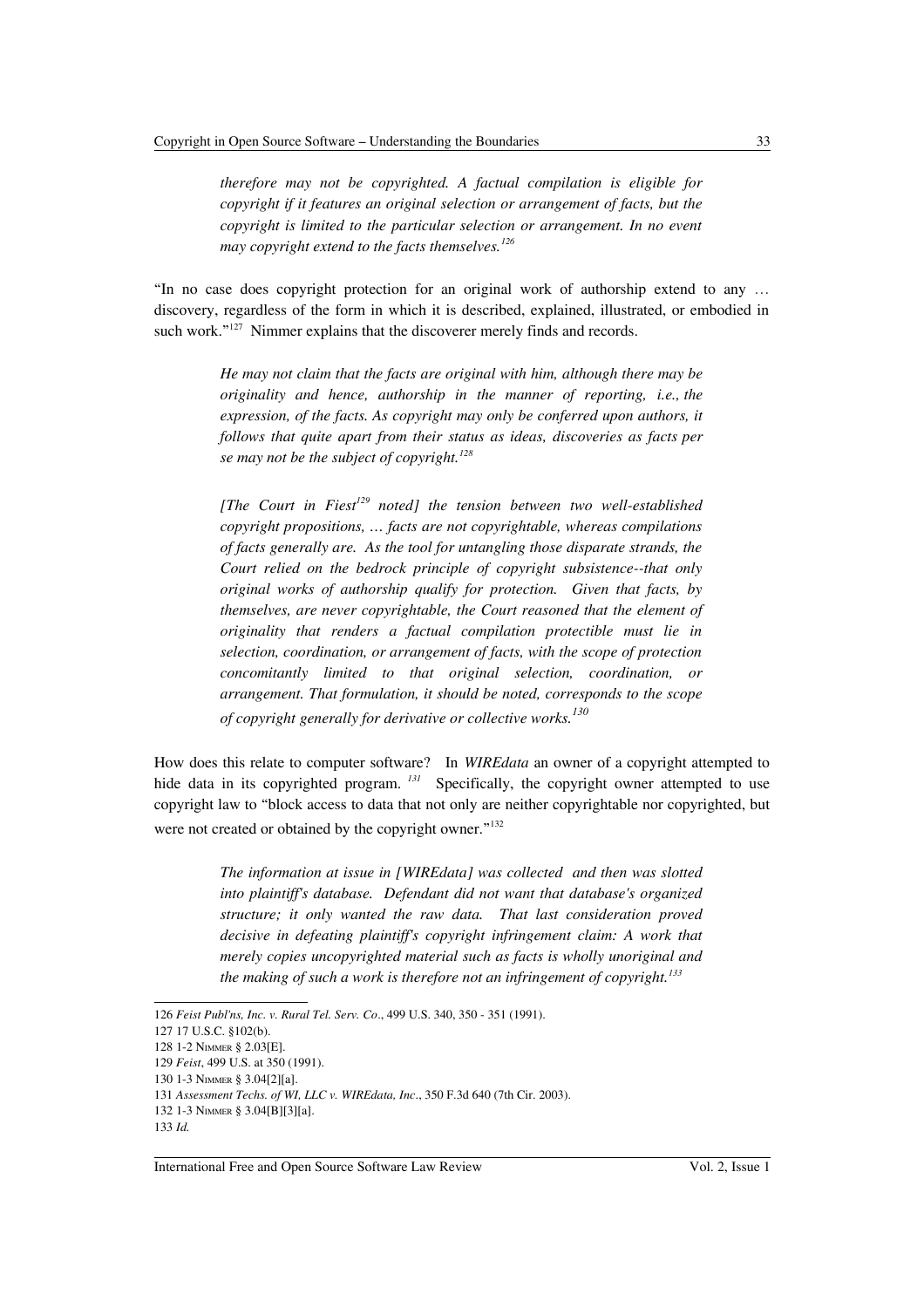Within the framework of computer software development it will not be unusual to find lines of code that merely make a factual statement. A reference in a line of code to another place in the program, a table showing equivalences, a target name may all be merely factual statements within the context of the software and, thus, not eligible for copyright protection.

# **Avoiding Infringement**

# **Fair use**

As we have seen, the owner of copyright in software code has the exclusive right to reproduce or to authorize others to reproduce her work. However, that right is subject to certain limitations, one of which is the doctrine of fair use.[134](#page-21-0) Originally developed by the courts through case-law, certain uses or reproductions of a work protected by copyright are considered to be fair, and thus, not an infringement of the owner's exclusive rights granted by copyright law. In other words, fair use is a defence to copyright infringement.

Section 107 of the Act contains a list of the various purposes for which the reproduction of a particular work may be considered fair, such as criticism, comment, news reporting, teaching, scholarship, and research.<sup>[135](#page-21-1)</sup> In addition, the Act sets out four factors to be considered by a court determining whether or not a particular use is fair:

- 1. the purpose and character of the use, including whether such use is of a commercial nature or is for nonprofit educational purposes;
- 2. the nature of the copyrighted work;
- 3. the amount and substantiality of the portion used in relation to the copyrighted work as a whole; and
- 4. the effect of the use upon the potential market for or value of the copyrighted work.[136](#page-21-2)

From a practical perspective, it is important to recognize that the fair use doctrine is malleable – the court has wide discretion in its application of the four factors to the particular facts of the case before it. There are no hard and fast rules in fair use and the difference between an infringing use and a fair use may be murky and not easy to delineate. Using a work protected by copyright without permission poses a substantial amount of risk. But for fair use, the unauthorized use of a work protected by copyright is an infringement. Unless the use falls within one of permissible statutory uses, there is no way to conclusively know whether the use is fair without costly and expensive litigation.

Should a developer choose to roll the dice and rely on fair use as a defence to copyright infringement, she can only stand to benefit from paying close attention to the language of the statute. A safe play is to use the copyrighted work for one of the permissible purposes expressed

<span id="page-21-2"></span><span id="page-21-1"></span><span id="page-21-0"></span><sup>134 17</sup> U.S.C. § 107. 135 *Id*. 136 *Id*.

International Free and Open Source Software Law Review Vol. 2, Issue 1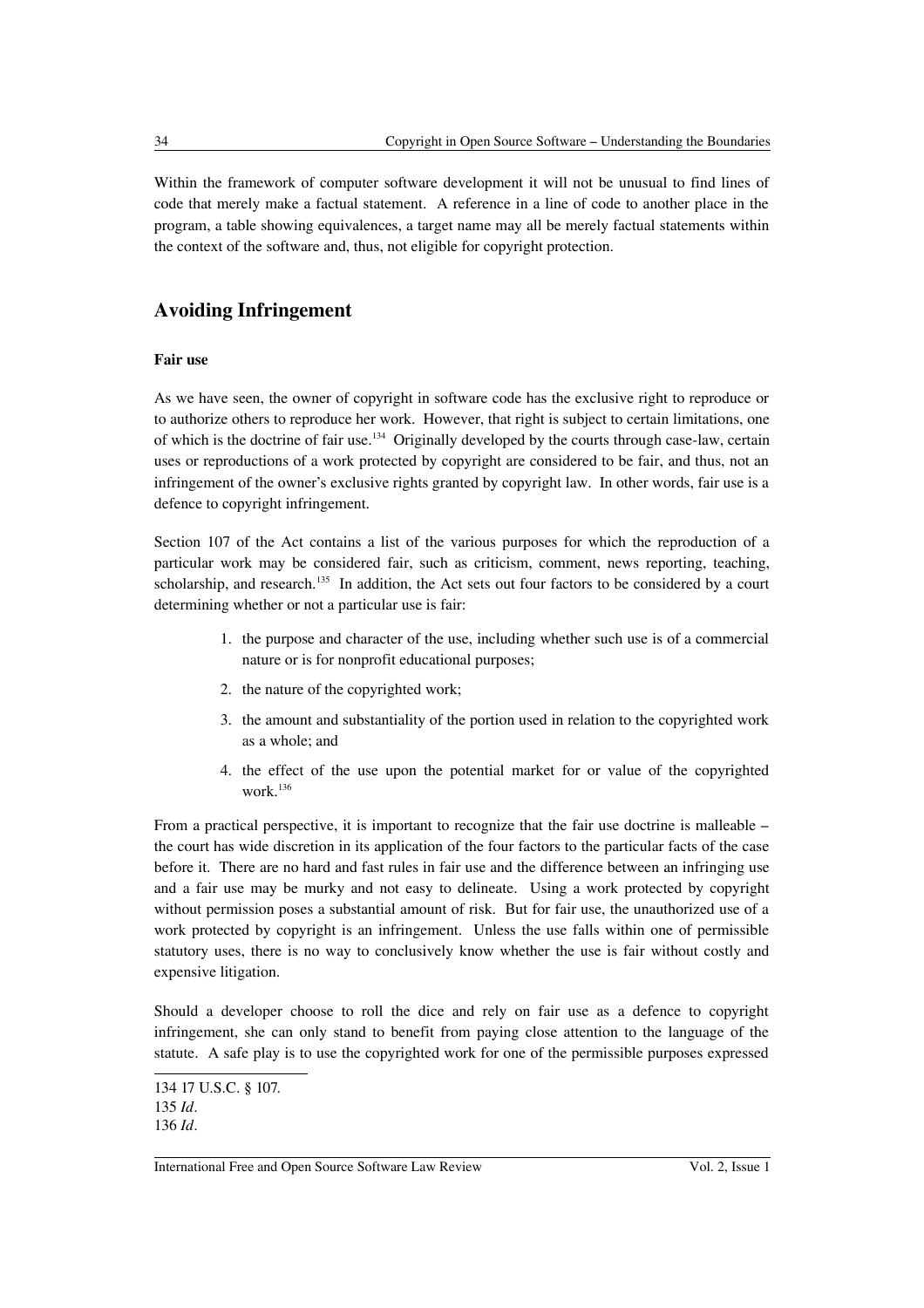by the statute. In the relatively straightforward case of students using copyrighted code in the classroom setting, the use is fair. However, once the nature of that use changes, so does the copyright analysis. If those same students were to use the copyrighted code outside of the classroom and, for example, develop a module and post it on the Internet, such use is likely to be an infringement of the original copyright.

On the other hand, if the use of the copyrighted work falls outside of the express permissible purposes, the developer can tailor her use to navigate the fair use factors in her benefit. First, the purpose and character of the developer's use – the developer should steer clear of commercial uses (court's are not likely to allow a developer to profit from the unauthorized use of another's work) and instead try to transform the original work by adding new expression and adding value to the original work by creating something new. Second, the nature of the copyrighted work – the developer will have a strong case of fair use if the original work contains code that is not subject to copyright such as, functional or utilitarian code, scenes a faire code, or public domain code. Third, the amount and substantiality of the portion taken - the less the developer takes, the stronger her case for fair use will be. However, even if she takes only a small portion of a work, her use may not be fair, if the portion taken is the heart of the work, i.e., the few lines of code that really make the program the program. Fourth, the effect upon the potential market for the original – if the developer's use deprives the original owner of income or undermines a new or potential market for the original code, such use will severely weaken her case for fair use.

# **Copying Code Not Protected By Copyright**

A prima facie cause of action for copyright infringement requires that the plaintiff prove that protected elements of its work have been copied. $137$  In other words, if the code copied is not protected by copyright, there is no copyright infringement. Accordingly, a developer may use the unprotectable elements of a computer program, without permission from the upstream developer, and the subsequent developer will not infringe the copyright protecting that particular program. The salient question then becomes, which elements of a computer program are protected by copyright and which are not?

In the previous section, we discussed several examples of parts of programs that may not be protectable. Recall that the purpose or function – the idea – of a utilitarian work – like computer software – is not protected by copyright. Similarly, factual data is not protectible, despite the fact that the software program, as a whole, may be protected by copyright. Code in the public domain and code falling within the scènes à faire doctrine are also not protected by copyright.

A developer is free to use any elements of an existing program that are dictated by external factors such as efficiency, compatibility and interoperability requirements, computer manufacturer design standards, hardware and software specifications, widely accepted target industry practices, and widely accepted programming industry practices. A developer is also free to use any elements of an existing program that have entered the public domain. Finally, a developer is also free to use elements of an existing program that are standard, stock or common to a particular subject matter under the doctrine of scènes à faire.

<span id="page-22-0"></span><sup>137</sup> 52 AM. JUR. PROOF OF FACTS 3d 107.

International Free and Open Source Software Law Review Vol. 2, Issue 1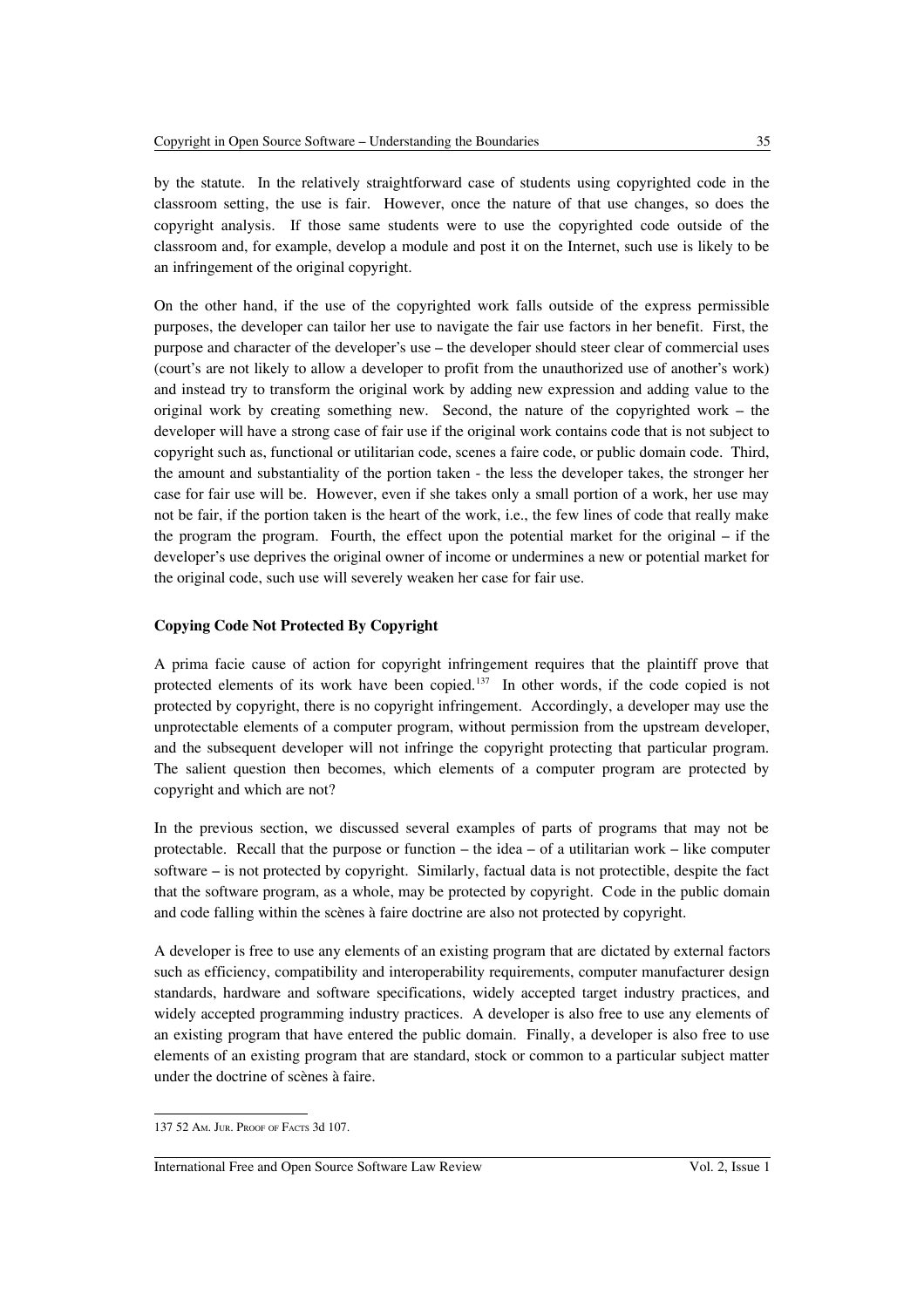# **Copying De Minimis Lines of Code**

*De minimis non curat lex*. Roughly translated to English, this legal maxim means the law does not concern itself with trifles. Applied to copyright law, this maxim means that copying which has occurred to such a trivial extent does not constitute an actionable claim of infringement. In other words, a developer who uses a small amount of code, without permission from the upstream owner, does not infringe the copyright protecting the upstream program. For example, one court held that copying thirty characters from approximately fifty pages of source code was *de minimis*, and not an infringement.<sup>[138](#page-23-0)</sup>

However, a developer should be aware that courts do not approach the *de minimis* inquiry in a vacuum; but rather, will consider the context in which the copying took place. As the great Judge Learned Hand said, "no plagiarist can excuse the wrong by showing how much of his work he did not pirate."[139](#page-23-1) The court will measure the quantity of the portion used, but it will also measure the quality of portion used. The analysis will occur at the module level and even if only a small amount of code has been used, a court is likely to find it an infringing use if the portion used constitutes the heart of the original work. This last point should ring familiar. The *de minimis* inquiry is part and pacel of the third prong of the fair use analysis – the amount and substantiality of the portion used in relation to the copyrighted work as a whole.

# **Testing For Derivation**

The term *derivative work* is paramount within the open source software community. Derivative works are part and parcel of open source software projects – by its very definition, open source software participants are encouraged to modify, recast, transform, and adapt the source code and redistribute it back to the community for further modification, recasting, transformation, and adaptation.

Remember that the Act defines a derivative work as is a work based in whole, or in substantial part, upon a pre-existing work, and recasts, transforms, or adapts the underlying work in some way.[140](#page-23-2) For copyright protection to extend to a derivative work, "the additional matter injected in a prior work, or the manner of rearranging or otherwise transforming a prior work, must constitute more than a minimal contribution."<sup>[141](#page-23-3)</sup> In addition requiring more than a minimal contribution, a derivative works requires permission from the owner or owners of the copyright in the underlying work. In the open source software community, this permission typically comes in the form of an open source software license. The question becomes, then, when does a developer create a derivative work? The answer, as one might imagine, is not entirely clear.

At one end of the spectrum, a new program will be held to be a derivative work when the source code of the original program was used, modified, translated or otherwise changed in any way to create the new program. A developer can avoid copyright infringement in this instance and her work can be deemed to be an authorized derivative work with one more requirement. She must

<span id="page-23-0"></span><sup>138</sup> *Vault Corp. v. Quaid Software Ltd.*, 847 F.2d 255 (5th Cir. 1988).

<span id="page-23-1"></span><sup>139</sup> *Sheldon v. Metro–Goldwyn Pictures Corporation*, 81 F.2d 49 (2d Cir. 1936).

<span id="page-23-2"></span><sup>140</sup> 17 U.S.C. § 101.

<span id="page-23-3"></span><sup>141</sup> NIMMER, *supra* note 20.

International Free and Open Source Software Law Review Vol. 2, Issue 1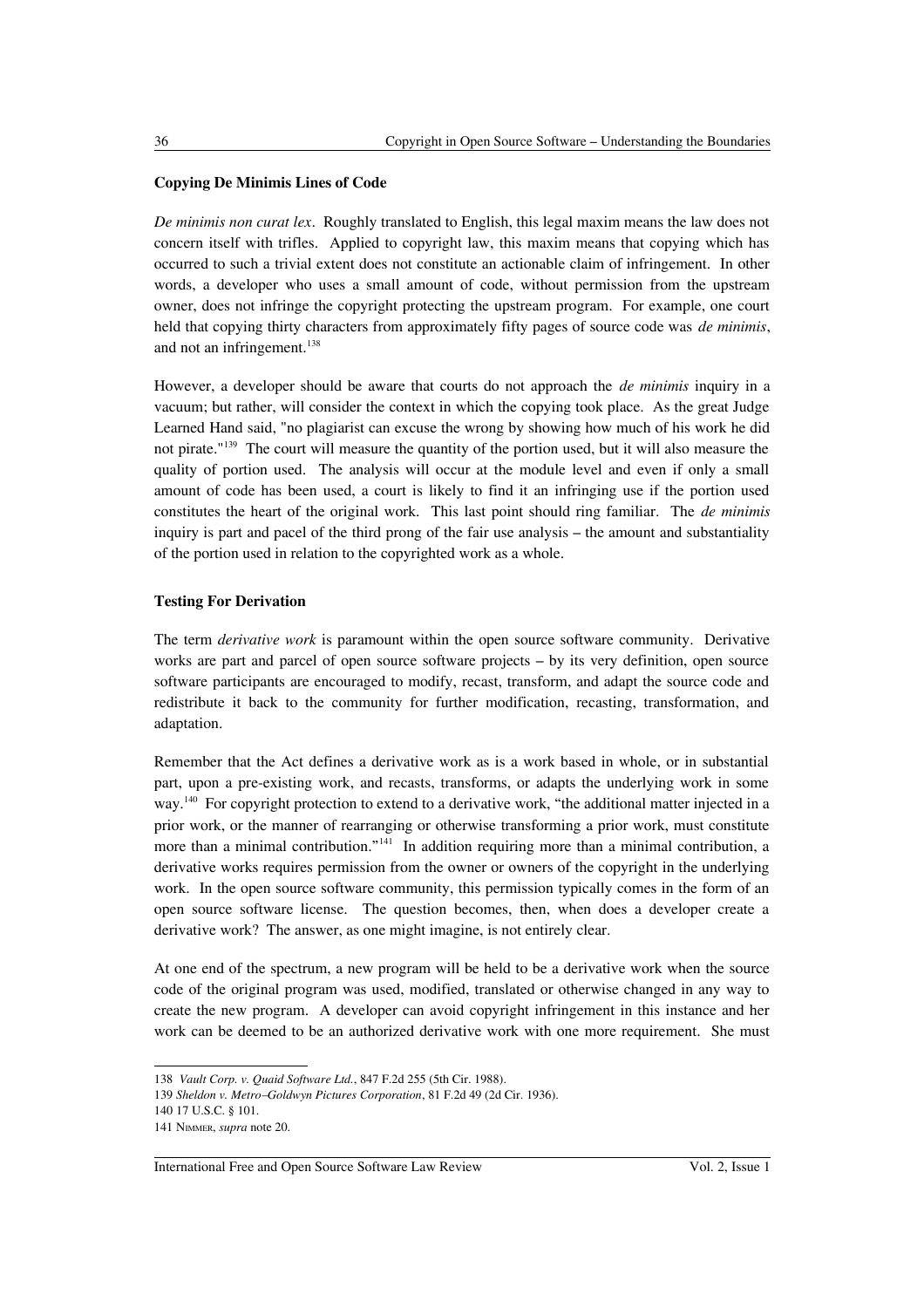have the permission from the upstream copyright owner to create that derivative work, and that means remaining within the bounds of the original program's license. Conversely, a work will not be held to be a derivative work where the developer merely applies minor, trivial variations to the source code of the original program without adding anything original of her own. The resulting work will constitute a non-literal copy of the original program, thus infringing the copyright of the original program.

At the other end of the spectrum, a work will not be held to be a derivative work where the developer uses library functions and other off-the-shelf routines contained in an original program, without ever touching the original program's source code. As we have seen above, these components of the original code are not copyrightable themselves, given their highly functional nature, and as such, downstream developers are free to use them in their subsequent works. This work is an independently created new work, not a derivative work.

# **Utilizing Free and Open Source Code Licensed By Others**

An open source software license is "merely a mechanism by which the copyright owners place limitations on the downstream end user's ability to utilize the software code [under the Copyright Act]."<sup>[142](#page-24-0)</sup> In closing, this article is not intended to inform developers about black letter compliance with the open source software license under which they are operating. Rather, it is intended to suggest what a developer is and is not permitted to do in the grey areas outside of the open source software license under which they are operating.

By adhering to the principles illustrated by this article, a developer may utilize free and open source software code and steer clear of the thickets of copyright infringement. The four factors of the Fair Use doctrine stands ready to provide a developer with a safe harbour for her use preexisting open source software code or if the purpose of her use is "criticism, comment, news reporting, teaching, scholarship, or research."[143](#page-24-1) A developer can utilize the unprotected elements of preexisting open source software code in her program, without creating a derivative work of the original program. Likewise, a developer is free to utilize those elements of preexisting open source software code that are in the public domain. Although the code she develops is a derivative work, she will not infringe the copyright protecting the preexisting program because her work is one that is derived from the public domain elements. A developer can also utilize a small, *de minimis*, amount of open source software code, so long as the code she uses does not constitute the "heart" of the preexisting program. Finally, a developer can simply create a new, original program, and not a derivative, by utilizing any combination of the above unprotected elements of a preexisting program, or by changing the preexisting program so much that the new program differs substantially from the original.

# **About the authors**

*Omar Johnny is a legal extern at Nielsen Company in the Corporate Legal Department working*

International Free and Open Source Software Law Review Vol. 2, Issue 1

<span id="page-24-1"></span><span id="page-24-0"></span><sup>142</sup> Brad Frazer, *Open Source is Not Public Domain: Evolving Licensing Philosopies*, 45 IDAHO L. REV. 349, 365 (2009). 143 17 U.S.C. § 107.